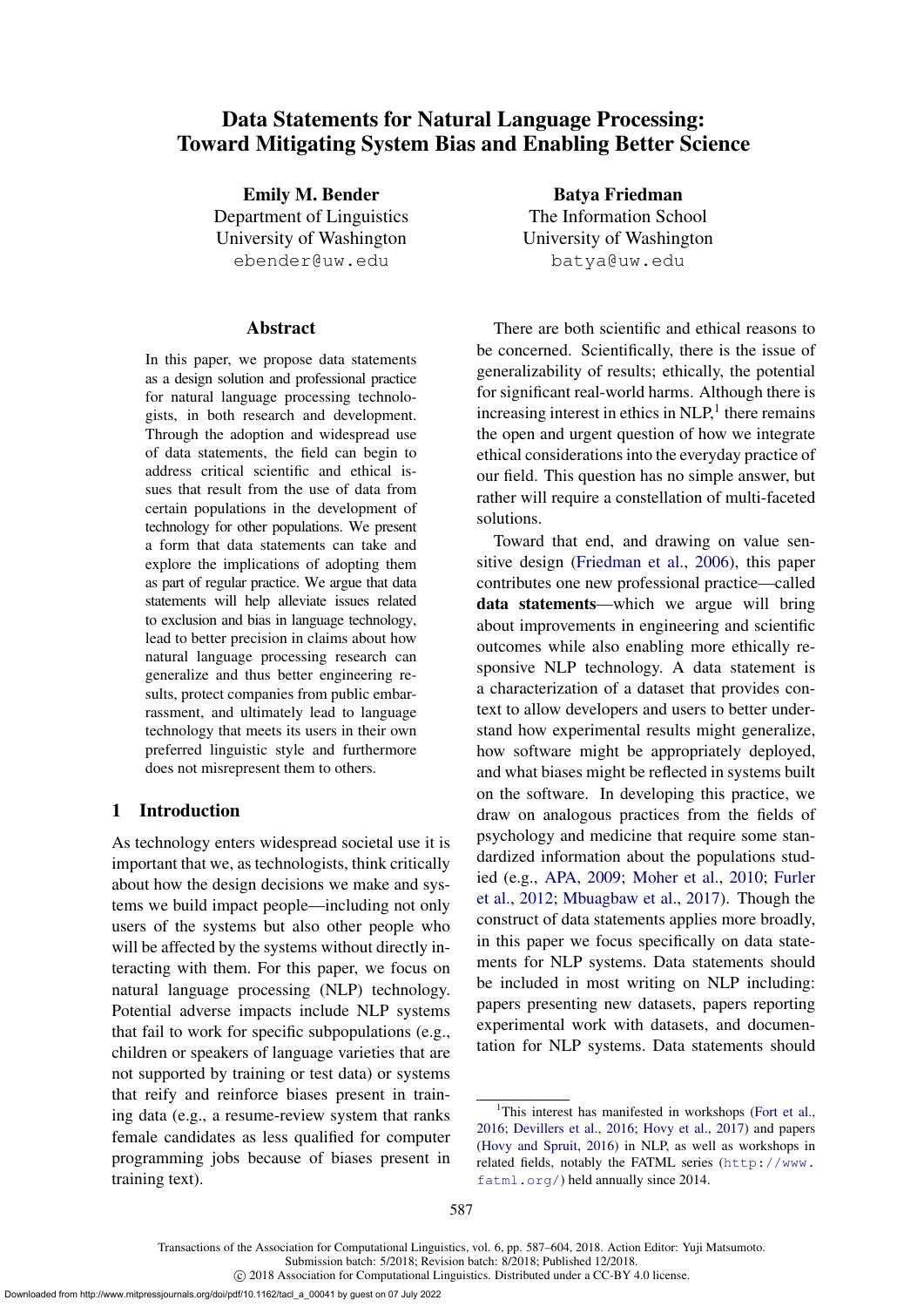help us as a field engage with the ethical issues of *exclusion*, *overgeneralization*, and *underexposure* [\(Hovy and Spruit,](#page-15-2) [2016\)](#page-15-2). Furthermore, as data statements bring our datasets and their represented populations into better focus, they should also help us as a field deal with scientific issues of *generalizability* and *reproducibility*. Adopting this practice will position us to better understand and describe our results and, ultimately, do better and more ethical science and engineering.[2](#page-1-0)

We begin by defining terms ([§2\)](#page-1-1), discuss why NLP needs data statements ([§3\)](#page-2-0), and relate our proposal to current practice ([§4\)](#page-2-1). Next is the substance of our contribution: a detailed proposal for data statements for NLP ([§5\)](#page-3-0), illustrated with two case studies ([§6\)](#page-4-0). In [§7](#page-7-0) we discuss how data statements can mitigate bias and use the technique of "value scenarios" to envision potential effects of their adoption. Finally, we relate data statements to similar emerging proposals ([§8\)](#page-10-0), make recommendations for how to implement and promote the uptake of data statements ([§9\)](#page-11-0), and lay out considerations for tech policy ([§10\)](#page-12-0).

# <span id="page-1-1"></span>2 Definitions

As this paper is intended for at least two distinct audiences (NLP technologists and tech policy makers), we use this section to briefly define key terms.

Dataset, Annotations An NLP dataset is a collection of speech or writing possibly combined with **annotations**.<sup>[3](#page-1-2)</sup> Annotations include indications of linguistic structure like part of speech tags or syntactic parse trees, as well as labels classifying aspects of what the speakers were attempting to accomplish with their utterances. The latter includes annotations for sentiment [\(Liu,](#page-15-3) [2012\)](#page-15-3) and for figurative language or sarcasm (e.g., [Riloff](#page-16-2) [et al.,](#page-16-2) [2013;](#page-16-2) Ptáček et al., [2014\)](#page-16-3). Labels can be naturally occurring, such as star ratings in reviews taken as indications of the overall sentiment of

the review (e.g., [Pang et al.,](#page-16-4) [2002\)](#page-16-4) or the hashtag *#sarcasm* used to identify sarcastic language (e.g., [Kreuz and Caucci,](#page-15-4) [2007\)](#page-15-4).

Speaker We use the term speaker to refer to the individual who produced some segment of linguistic behavior included in the dataset, even if the linguistic behavior is originally written.

Annotator The term annotator refers to people who assign annotations to the raw data, including transcribers of spoken data. Annotators may be crowdworkers or highly trained researchers, sometimes involved in the creation of the annotation guidelines. Annotation is often done semiautomatically, with NLP tools being used to create a first pass that is corrected or augmented by human annotators.

Curator A third role in dataset creation, less commonly discussed, is the curator. Curators are involved in the selection of which data to include, by selecting individual documents, by creating search terms that generate sets of documents, by selecting speakers to interview and designing interview questions, and so forth.

Stakeholders Stakeholders are people impacted directly or indirectly by a system [\(Friedman et al.,](#page-14-0) [2006;](#page-14-0) [Czeskis et al.,](#page-14-3) [2010\)](#page-14-3). Direct stakeholders include those who interact with the system, either by participating in system creation (developers, speakers, annotators and curators) or by using it. Indirect stakeholders do not use the system but are nonetheless impacted by it. For example, people whose Web content is displayed or rendered invisible by search engine algorithms are indirect stakeholders with respect to those systems.

Algorithm We use the term algorithm to encompass both rule-based and machine learning approaches to NLP. Some algorithms (typically rule-based ones) are tightly connected to the datasets they are developed against. Other algorithms can be easily ported to different datasets.[4](#page-1-3)

System We use the term NLP system to refer to a piece of software that does some kind

<span id="page-1-0"></span> ${}^{2}$ By arguing here that data statements promote both ethical practice and sound science, we do not mean to suggest that these two can be conflated. A system can give accurate responses as measured by some test set (scientific soundness) and yet lead to real-world harms (ethical issues). Accordingly, it is up to researchers and research communities to engage with both scientific and ethical ideals.

<span id="page-1-2"></span><sup>&</sup>lt;sup>3</sup>Multi-modal datasets combine language and video or other additional signals. Here, our focus is on linguistic data.

<span id="page-1-3"></span><sup>4</sup>Datasets used during algorithm development can influence design choices in machine learning approaches too: [Munro and Manning](#page-16-5) [\(2010\)](#page-16-5) found that subword information, not helpful in English SMS classification, is extremely valuable in Chichewa, a morphologically complex language with high orthographic variability.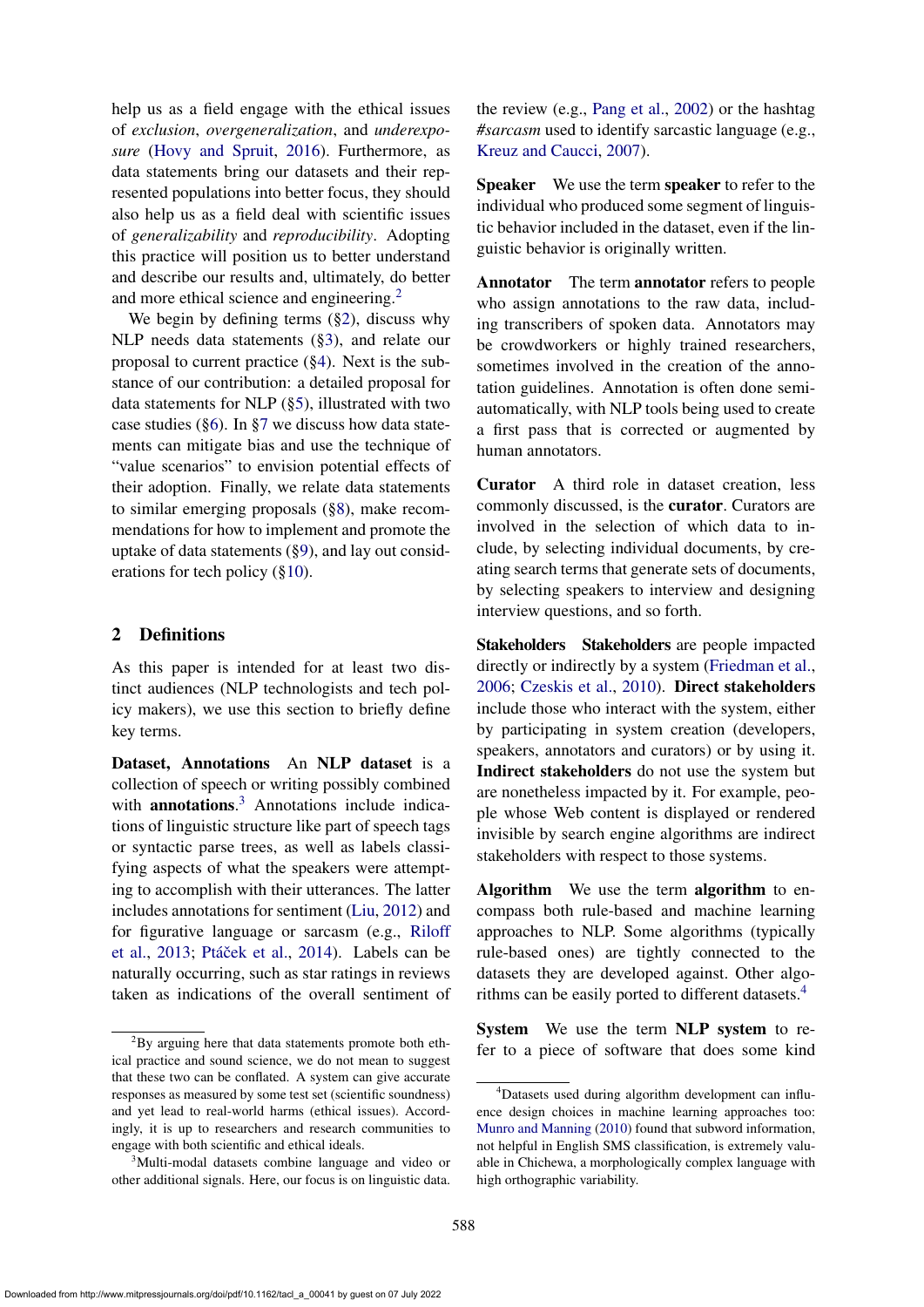of natural language processing, typically involving algorithms trained on particular datasets. We use this term to refer to both components focused on specific tasks (e.g., the Stanford parser [\[Klein](#page-0-1) [and Manning,](#page-0-1) [2003\]](#page-15-5) trained on the Penn Treebank [\[Marcus et al.,](#page-0-1) [1993\]](#page-15-6) to do English parsing) and user-facing products such as Amazon's Alexa or Google Home.

Bias We use the term bias to refer to cases where computer systems "*systematically* and *unfairly discriminate* against certain individuals or groups of individuals in favor of others" [\(Friedman and](#page-15-7) [Nissenbaum,](#page-15-7) [1996,](#page-15-7) page  $332$ ).<sup>[5](#page-2-2)</sup> To be clear: (i) unfair discrimination does not give rise to bias unless it occurs systematically and (ii) systematic discrimination does not give rise to bias unless it results in an unfair outcome. [Friedman and](#page-0-1) [Nissenbaum](#page-0-1) [\(1996\)](#page-15-7) show that in some cases, system bias reflects biases in society; these are pre-existing biases with roots in social institutions, practices and attitudes. In other cases, reasonable, seemingly neutral, technical elements (e.g., the order in which an algorithm processes data) can result in bias when used in real world contexts; these technical biases stem from technical constraints and decisions. A third source of bias, emergent bias, occurs when a system designed for one context is applied in another (e.g., with a different population).

### <span id="page-2-0"></span>3 Why Does NLP Need Data Statements?

Recent studies have documented the fact that limitations in training data lead to ethically problematic limitations in the resulting NLP systems. Systems trained on naturally occurring language data learn the pre-existing biases held by the speakers of that data: Typical vector-space representations of lexical semantics pick up cultural biases about gender [\(Bolukbasi et al.,](#page-14-4) [2016\)](#page-14-4) and race, ethnicity, and religion [\(Speer,](#page-16-6) [2017\)](#page-16-6). [Zhao](#page-17-0) [et al.](#page-17-0) [\(2017\)](#page-17-0) show that beyond picking up such biases, machine learning algorithms can amplify them. Furthermore, these biases, far from being inert or simply a reflection of the data, can have real-world consequences for both direct and indirect stakeholders. For example, [Speer](#page-16-6) [\(2017\)](#page-16-6) found that a sentiment analysis system rated reviews of Mexican restaurants as more negative than other types of food with similar star ratings, because of associations between the word *Mexican* and words with negative sentiment in the larger corpus on which the word embeddings were trained. (See also [Kiritchenko and Mohammad,](#page-15-8) [2018.](#page-15-8)) In these and other ways, pre-existing biases can be trained into NLP systems. There are other studies showing that systems from part of speech taggers [\(Hovy and Søgaard,](#page-15-9) [2015;](#page-15-9) [Jørgensen et al.,](#page-15-10) [2015\)](#page-15-10) to speech recognition engines [\(Tatman,](#page-16-7) [2017\)](#page-16-7) perform better for speakers whose demographic characteristics better match those represented in the training data. These are examples of emergent bias.

Because the linguistic data we use will always include pre-existing biases and because it is not possible to build an NLP system in such a way that it is immune to emergent bias, we must seek additional strategies for mitigating the scientific and ethical shortcomings that follow from imperfect datasets. We propose here that foregrounding the characteristics of our datasets can help, by allowing reasoning about what the likely effects may be and by making it clearer which populations are and are not represented, for both training and test data. For training data, the characteristics of the dataset will affect how the system will work when it is deployed. For test data, the characteristics of the dataset will affect what can be measured about system performance and thus provide important context for scientific claims.

# <span id="page-2-1"></span>4 Current Practice and Challenges

Typical current practice in academic NLP is to present new datasets with a careful discussion of the annotation process as well as a brief characterization of the genre (usually by naming the underlying data source) and the language. NLP papers using datasets for training or test data tend to more briefly characterize the annotations and will sometimes leave out mention of genre and even language.[6](#page-2-3) Initiatives such as the Open Language Archives Community (OLAC; [Bird and Simons,](#page-0-1)

<span id="page-2-2"></span><sup>5</sup>The machine learning community uses the term *bias* to refer to constraints on what an algorithm can learn, which may prevent it from picking up patterns in a dataset or lead it to relevant patterns more quickly (see [Coppin](#page-14-5) [2004,](#page-14-5) Ch. 10). This use of the term does not carry connotations of unfairness.

<span id="page-2-3"></span><sup>6</sup> Surveys of EACL 2009 [\(Bender,](#page-14-6) [2011\)](#page-14-6) and ACL 2015 [\(Munro,](#page-16-8) [2015\)](#page-16-8) found 33–81% of papers failed to name the language studied. (It always appeared to be English.)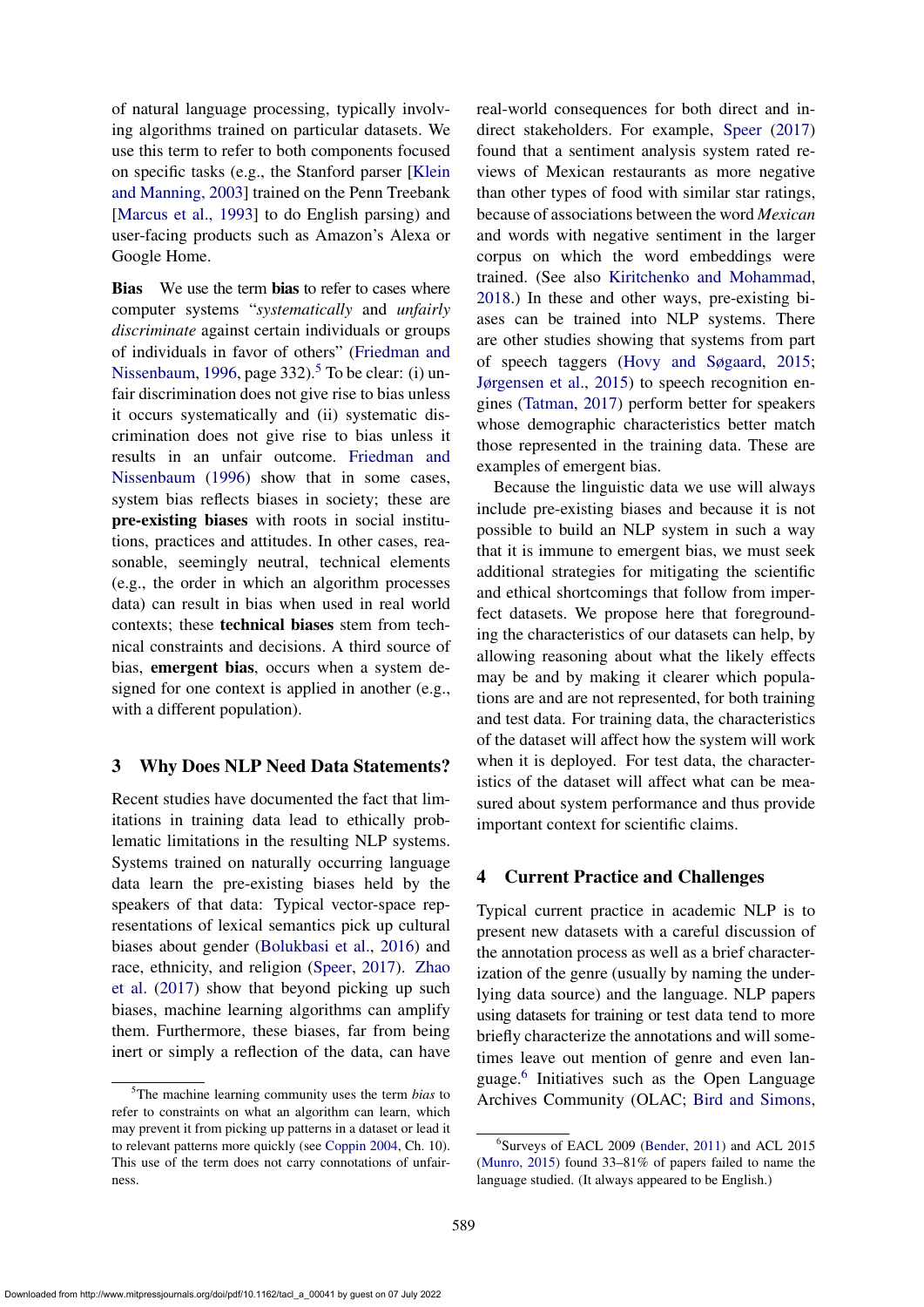[2000\)](#page-14-7), the Fostering Language Resources Network (FLaReNet; [Calzolari et al.,](#page-14-8) [2012\)](#page-14-8) and the Text Encoding Initiative (TEI; [Consortium,](#page-14-9) [2008\)](#page-14-9) prescribe metadata to publish with language resources, primarily to aid in the discoverability of such resources. FLaReNet also encourages documentation of language resources. And yet it is very rare to find detailed characterization of the speakers whose data is captured or the annotators who provided the annotations, though the latter are usually characterized as being experts or crowdworkers.[7](#page-3-1)

To fill this information gap, we argue that data statements should be included in every NLP publication that presents new datasets and in the documentation of every NLP system, as part of a chronology of system development including descriptions of the various datasets for training, tuning, and testing. Data statements should also be included in all NLP publications reporting experimental results. Accordingly, data statements will need to be both detailed and concise. To meet these competing goals, we propose two variants. For each dataset there should be a long-form version in an academic paper presenting the dataset or in system documentation. Research papers presenting experiments making use of datasets with existing long-form data statements should include shorter data statements and cite the longer one.<sup>[8](#page-3-2)</sup>

We note another set of goals in competition: Although readers need as much information as possible in order to understand how the results can and cannot be expected to generalize, considerations of the privacy of the people involved (speakers, annotators) might preclude including certain kinds of information, especially with small groups. Each project will need to find the right balance, but this can be addressed in part by asking annotators and speakers for permission to collect and publish such information.

### <span id="page-3-0"></span>5 Proposed Data Statement Schema

We propose the following schema of information to include in long and short form data statements.

## 5.1 Long Form

Long form data statements should be included in system documentation and in academic papers presenting new datasets, and should strive to provide the following information:

A. CURATION RATIONALE Which texts were included and what were the goals in selecting texts, both in the original collection and in any further sub-selection? This can be especially important in datasets too large to thoroughly inspect by hand. An explicit statement of the curation rationale can help dataset users make inferences about what other kinds of texts systems trained with them could conceivably generalize to.

B. LANGUAGE VARIETY Languages differ from each other in structural ways that can interact with NLP algorithms. Within a language, regional or social dialects can also show great variation [\(Chambers and Trudgill,](#page-14-11) [1998\)](#page-14-11). The language and language variety should be described with:

- A language tag from BCP-47 $9$  identifying the language variety (e.g., en-US or yue-Hant-HK)
- A prose description of the language variety, glossing the BCP-47 tag and also providing further information (e.g., English as spoken in Palo Alto, California, or Cantonese written with traditional characters by speakers in Hong Kong who are bilingual in Mandarin)

C. SPEAKER DEMOGRAPHIC Sociolinguistics has found that variation (in pronunciation, prosody, word choice, and grammar) correlates with speaker demographic characteristics [\(Labov,](#page-15-11) [1966\)](#page-15-11), as speakers use linguistic variation to construct and project identities [\(Eckert and Rickford,](#page-14-12) [2001\)](#page-14-12). Transfer from native languages (L1) can affect the language produced by non-native (L2) speakers [\(Ellis,](#page-14-13) [1994,](#page-14-13) Ch. 8). A further important type of variation is disordered speech (e.g., dysarthria). Specifications include:

- Age
- Gender
- Race/ethnicity
- Native language
- Socioeconomic status
- Number of different speakers represented
- Presence of disordered speech

<span id="page-3-1"></span> ${}^{7}$ A notable exception is [Derczynski et al.](#page-14-10) [\(2016\)](#page-14-10), who present a corpus of tweets collected to sample diverse speaker communities (location, type of engagement with Twitter), at diverse points in time (time of year, month, and day), and annotated with named entity labels by crowdworker annotators from the same locations as the tweet authors.

<span id="page-3-2"></span><sup>8</sup>Older datasets can be retrofitted with citeable long-form data statements published on project Web pages or archives.

<span id="page-3-3"></span><sup>9</sup>[https://tools.ietf.org/rfc/bcp/bcp47.](https://tools.ietf.org/rfc/bcp/bcp47.txt) [txt](https://tools.ietf.org/rfc/bcp/bcp47.txt).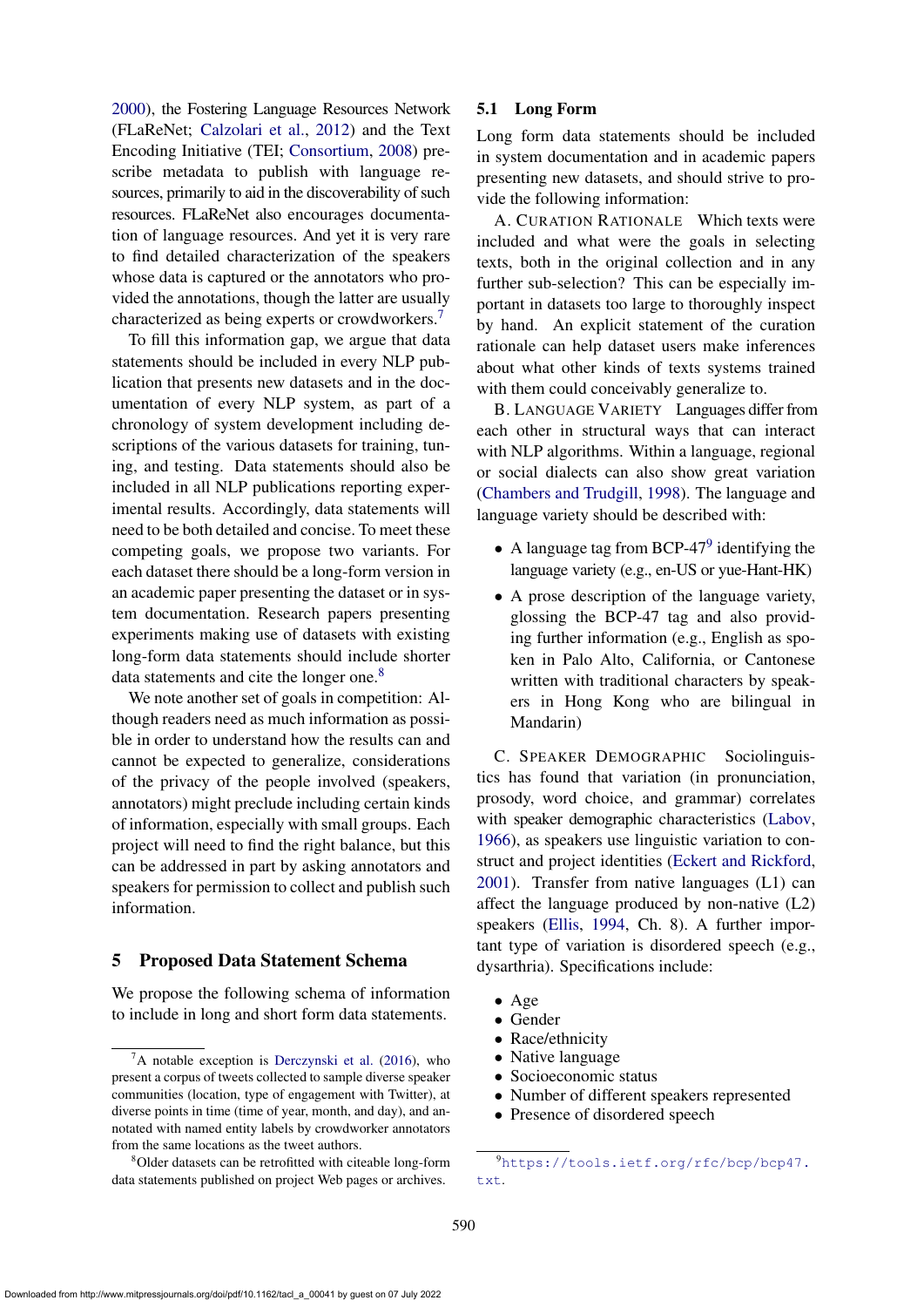D. ANNOTATOR DEMOGRAPHIC What are the demographic characteristics of the annotators and annotation guideline developers? Their own "social address" influences their experience with language and thus their perception of what they are annotating. Specifications include:

- Age
- Gender
- Race/ethnicity
- Native language
- Socioeconomic status
- Training in linguistics/other relevant discipline

E. SPEECH SITUATION Characteristics of the speech situation can affect linguistic structure and patterns at many levels. The intended audience of a linguistic performance can also affect linguistic choices on the part of speakers.<sup>[10](#page-4-1)</sup> The time and place provide broader context for understanding how the texts collected relate to their historical moment and should also be made evident in the data statement. $^{11}$  $^{11}$  $^{11}$  Specifications include:

- Time and place
- Modality (spoken/signed, written)
- Scripted/edited vs. spontaneous
- Synchronous vs. asynchronous interaction
- Intended audience

F. TEXT CHARACTERISTICS Both genre and topic influence the vocabulary and structural characteristics of texts [\(Biber,](#page-14-14) [1995\)](#page-14-14), and should be specified.

G. RECORDING QUALITY For data that include audiovisual recordings, indicate the quality of the recording equipment and any aspects of the recording situation that could impact recording quality.

H. OTHER There may be other information of relevance as well (e.g., the demographic characteristics of the curators). As stated earlier, this is intended as a starting point and we anticipate best practices around writing data statements to develop over time.

I. PROVENANCE APPENDIX For datasets built out of existing datasets, the data statements for the source datasets should be included as an appendix.

## 5.2 Short Form

Short form data statements should be included in any publication using a dataset for training, tuning, or testing a system and may also be appropriate for certain kinds of system documentation. The short form data statement does not replace the long form one, but rather should include a pointer to it. For short form data statements, we envision 60–100 word summaries of the description included in the long form, covering most of the main points.

#### 5.3 Summary

We have outlined the kind of information data statements should include, addressing the needs laid out in [§3,](#page-2-0) describing both long and short versions. As the field gains experience with data statements, we expect to see a better understanding of what to include as well as best practices for writing data statements to emerge.

Note that full specification of all of this information may not be feasible in all cases. For example, in datasets created from Web text, precise demographic information may be unavailable. In other cases (e.g., to protect the privacy of annotators) it may be preferable to provide ranges rather than precise values. For the description of demographic characteristics, our field can look to others for best practices, such as those described in the American Psychological Association's *Manual of Style*.

It may seem redundant to reiterate this information in every paper that makes use of well-trodden datasets. Nonetheless, it is critical to consider the data anew each time to ensure that it is appropriate for the NLP work being undertaken and that the results reported are properly contextualized. Note that the requirement is not that datasets be used only when there is an ideal fit between the dataset and the NLP goals but rather that the characteristics of the dataset be examined in relation to the NLP goals and limitations be reported as appropriate.

## <span id="page-4-0"></span>6 Case Studies

We illustrate the idea of data statements with two cases studies. Ideally, data statements are written at or close to the time of dataset creation. These data statements were constructed post hoc in conversation with the dataset curators. The first entails labels for a particular subset of all Twitter

<span id="page-4-1"></span> $10$ For example, people speak differently to close friends vs. strangers, to small groups vs. large ones, to children vs. adults and to people vs. machines (e.g., [Ervin-Tripp,](#page-14-15) [1964\)](#page-14-15).

<span id="page-4-2"></span> $11$ Mutable speaker demographic information, such as age, is interpreted as relative to the time of the linguistic behavior.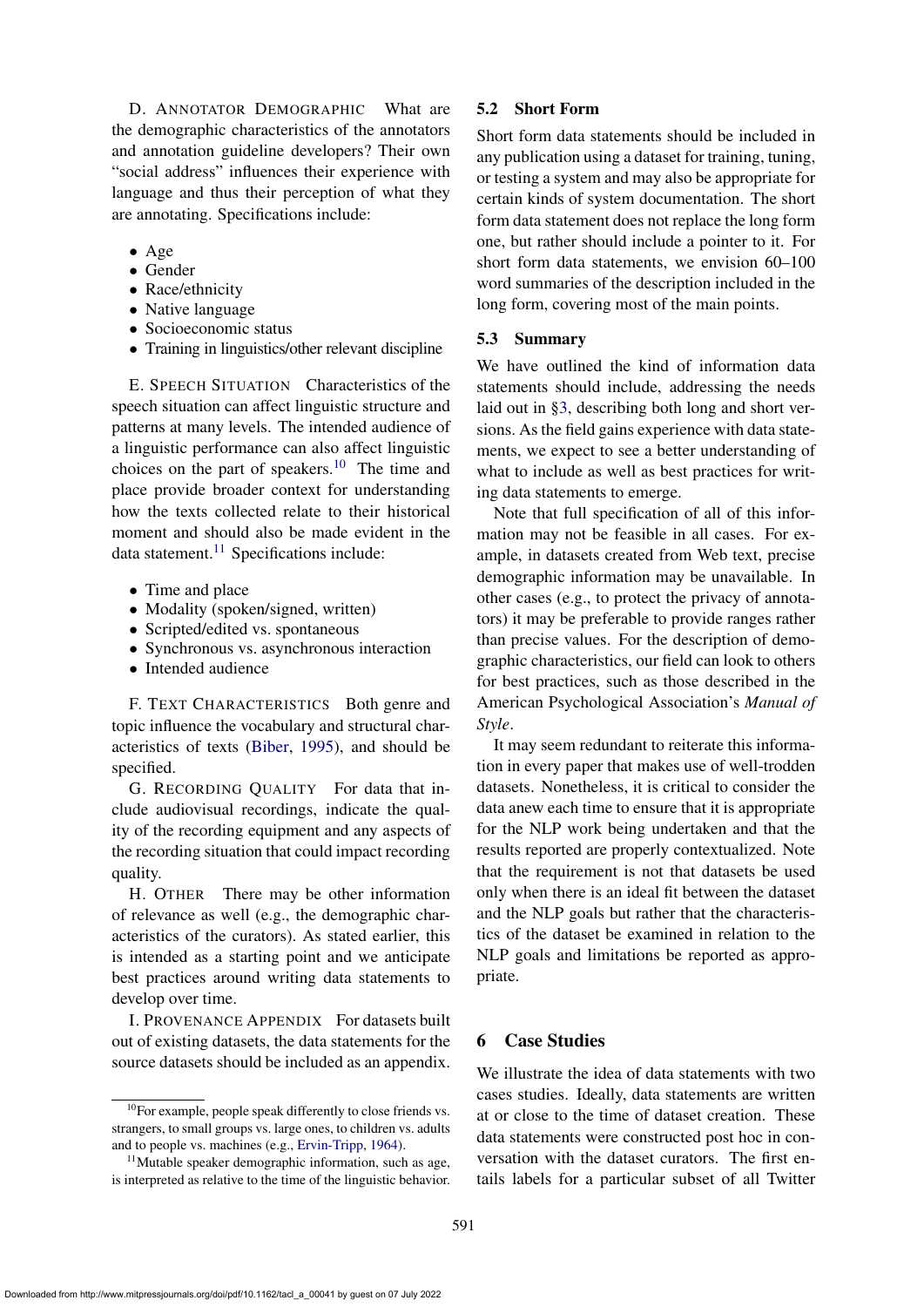data. In contrast, the second entails all available data for an intentionally generated interview collection, including audiofiles and transcripts. Both illustrate how even when specific information is not available, the explicit statement of its lack of availability provides a more informative picture of the dataset.

#### 6.1 Hate Speech Twitter Annotations

The Hate Speech Twitter Annotations collection is a set of labels for ∼19,000 tweets collected by [Waseem and Hovy](#page-16-9) [\(2016\)](#page-16-9) and [Waseem](#page-16-10) [\(2016\)](#page-16-10). The dataset can be accessed via [https://](https://github.com/zeerakw/hatespeech) [github.com/zeerakw/hatespeech](https://github.com/zeerakw/hatespeech). [12](#page-5-0)

A. CURATION RATIONALE In order to study the automatic detection of hate speech in tweets and the effect of annotator knowledge (crowdworkers vs. experts) on the effectiveness of models trained on the annotations, [Waseem and Hovy](#page-16-9) [\(2016\)](#page-16-9) performed a scrape of Twitter data using contentious terms and topics. The terms were chosen by first crowdsourcing an initial set of search terms on feminist Facebook groups and then reviewing the resulting tweets for terms to use and adding others based on the researchers' intuition.<sup>[13](#page-5-1)</sup> Additionally, some prolific users of the terms were chosen and their timelines collected. For the annotation work reported in [Waseem](#page-16-10) [\(2016\)](#page-16-10), expert annotators were chosen for their attitudes with respect to intersectional feminism in order to explore whether annotator understanding of hate speech would influence the labels and classifiers built on the dataset.

B. LANGUAGE VARIETY The data was collected via the Twitter search API in late 2015. Information about which varieties of English are represented is not available, but at least Australian (en-AU) and US (en-US) mainstream Englishes are both included.

C. SPEAKER DEMOGRAPHIC Speakers were not directly approached for inclusion in this

dataset and thus could not be asked for demographic information. More than 1,500 different Twitter accounts are included. Based on independent information about Twitter usage and impressionistic observation of the tweets by the dataset curators, the data is likely to include tweets from both younger (18–30 years) and older (30+ years) adult speakers, the majority of whom likely identify as white. No direct information is available about gender distribution or socioeconomic status of the speakers. It is expected that most, but not all, of the speakers speak English as a native language.

D. ANNOTATOR DEMOGRAPHIC This dataset includes annotations from both crowdworkers and experts. A total of 1,065 crowdworkers were recruited through Crowd Flower, primarily from Europe, South America, and North America. Beyond country of residence, no further information is available about the crowdworkers. The expert annotators were recruited specifically for their understanding of intersectional feminism. All were informally trained in critical race theory and gender studies through years of activism and personal research. They ranged in age from 20–40 years, included 3 men and 13 women, and gave their ethnicity as white European (11), East Asian (2), Middle East/Turkey (2), and South Asian (1). Their native languages were Danish (12), Danish/English (1), Turkish/Danish (1), Arabic/Danish (1), and Swedish (1). Based on income levels, the expert annotators represented upper lower class (5), middle class (7), and upper middle class (2).

E. SPEECH SITUATION All tweets were initially published between April 2013 and December 2015. Tweets represent informal, largely asynchronous, spontaneous, written language, of up to 140 characters per tweet. About 23% of the tweets were in reaction to a specific Australian TV show (*My Kitchen Rules*) and so were likely meant for roughly synchronous interaction with other viewers. The intended audience of the tweets was either other viewers of the same show, or simply the general Twitter audience. For the tweets containing racist hate speech, the authors appear to intend them both for those who would agree but also for people whom they hope to provoke into having an agitational and confrontational exchange.

F. TEXT CHARACTERISTICS For racist tweets the topic was dominated by Islam and Islamophobia.

<span id="page-5-0"></span><sup>&</sup>lt;sup>12</sup>This data statement was prepared based on information provided by Zeerak Waseem, personal conversation, Feb–Apr 2018 and reviewed and approved by him.

<span id="page-5-1"></span><sup>&</sup>lt;sup>13</sup>In a standalone data statement, the search terms should be given in the main text. To avoid accosting readers with slurs in this article, we instead list them in this footnote. [Waseem and Hovy](#page-16-9) [\(2016\)](#page-16-9) provide the following complete list of terms used in their initial scrape: MKR, asian drive, feminazi, immigrant, nigger, sjw, WomenAgainstFeminism, blameonenotall, islam terrorism, notallmen, victimcard, victim card, arab terror, gamergate, jsil, racecard, race card.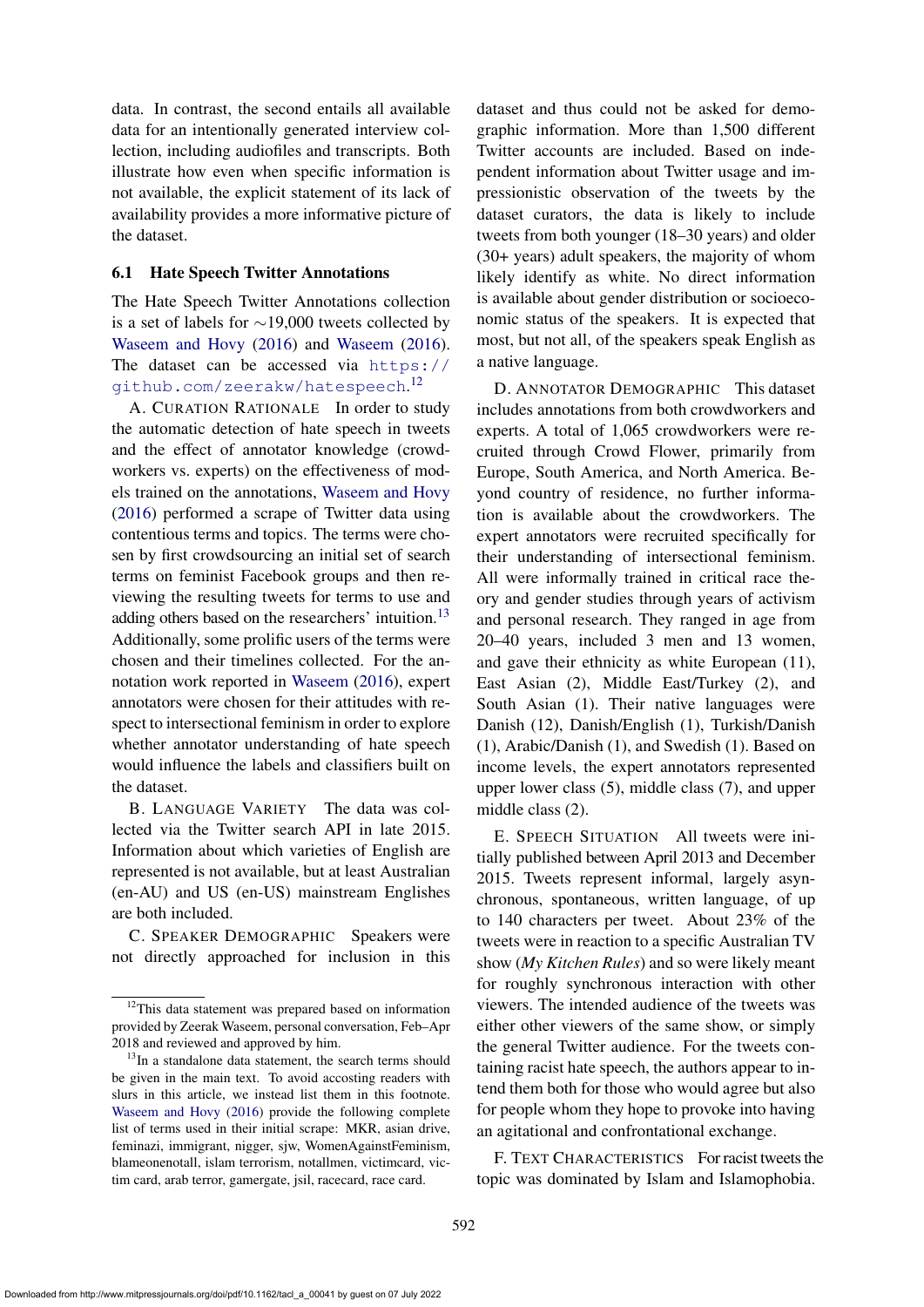For sexist tweets predominant topics were the TV show and people making sexist statements while claiming not to be sexist. The majority of tweets only used one modality (text) though some included links to pictures and Web sites.

G. RECORDING QUALITY N/A.

H. OTHER N/A.

I. PROVENANCE APPENDIX N/A.

Twitter Hate Speech Short Form This dataset includes labels for ∼19,000 English tweets from different locales (Australia and North America being well represented) selected to contain a high prevalence of hate speech. The labels indicate the presence and type of hate speech and were provided both by experts (mostly with extensive if informal training in critical race theory and gender studies and English as a second language) and by crowdworkers primarily from Europe and the Americas. [Include a link to the long form.]

### 6.2 Voices from the Rwanda Tribunal (VRT)

Voices from the Rwanda Tribunal is a collection of 49 video interviews in English and French with personnel from the International Criminal Tribunal for Rwanda (ICTR) comprising 50–60 hours of material with high quality transcription throughout [\(Nathan et al.,](#page-16-11) [2011;](#page-16-11) [Nilsen et al.,](#page-16-12) [2012;](#page-16-12) [Friedman et al.,](#page-15-12) [2016\)](#page-15-12). The dataset can be downloaded from [http://www.](http://www.tribunalvoices.org) [tribunalvoices.org](http://www.tribunalvoices.org). [14](#page-6-0)

A. CURATION RATIONALE The VRT project, funded by the United States National Science Foundation, is part of a research program on developing multi-lifespan design knowledge [\(Friedman and Nathan,](#page-15-13) [2010\)](#page-15-13). It is independent from the ICTR, the United Nations, and the government of Rwanda. To help ensure accuracy and guard against breaches of confidentiality, interviewees had an opportunity to review and redact any material that was either misspoken or revealed confidential information. A total of two words have been redacted. No other review or redaction of content has occurred. The dataset includes all publicly released material from the collection; as of the writing of this data statement (28 September 2017) one interview and a portion of a second are currently sealed.

<span id="page-6-0"></span><sup>14</sup>This data statement was prepared based on information provided by co-author Batya Friedman.

B. LANGUAGE VARIETY Of the interviews, 44 are conducted in English (en-US and international English on the part of the interviewees, en-US on the part of the interviewers) and 5 in French and English, with the interviewee speaking international French, the interviewer speaking English (en-US), and an interpreter speaking both.<sup>[15](#page-6-1)</sup>

C. SPEAKER DEMOGRAPHIC The interviewees (13 women and 36 men, all adults) are professionals working in the area of international justice, such as judges or prosecutors, and support roles of the same, such as communications, prison warden, and librarian. They represent a variety of nationalities: Argentina, Benin, Cameroon, Canada, England, The Gambia, Ghana, Great Britain, India, Italy, Kenya, Madagascar, Mali, Morocco, Nigeria, Norway, Peru, Rwanda, Senegal, South Africa, Sri Lanka, St. Kitts and Nevis, Sweden, Tanzania, Togo, Uganda, and the US. Their native languages are not known, but are presumably diverse. The 7 interviewers (2 women and 5 men) are information and legal professionals from different regions in the US. All are native speakers of US English, all are white, and at the time of the interviews they ranged in age from early 40s to late 70s. The interpreters are language professionals employed by the ICTR with experience interpreting between French and English. Their age, gender, and native languages are unknown.

D. ANNOTATOR DEMOGRAPHIC The initial transcription was outsourced to a professional transcription company, so information about these transcribers is unavailable. The English transcripts were reviewed by English-speaking (en-US) members of the research team for accuracy and then reviewed a third time by an additional English speaking (en-US) member of the team. The French/English transcripts received a second and third review for accuracy by bilingual French/English doctoral students at the University of Washington. Because of the sensitivity of the topic, the high political status of some interviewees (e.g., prosecutor for the tribunal), and the international stature of the institution, it is very important that interviewees' comments be accurately transcribed. Accordingly, the bar for quality of transcription was set extremely high.

<span id="page-6-1"></span><sup>15</sup>At the end of one interview, there are 38 seconds of untranscribed speech in Kinyarwanda (rw).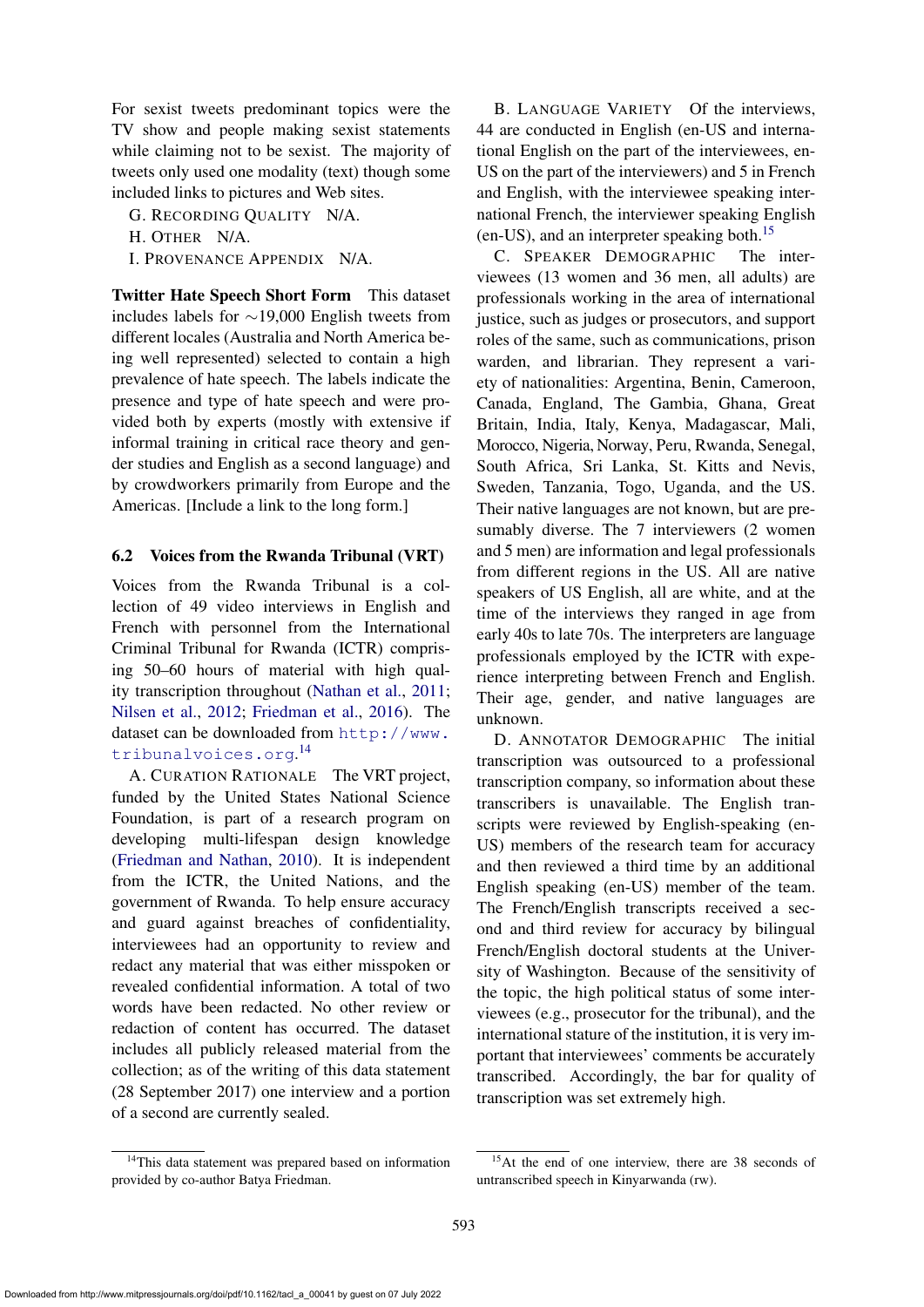E. SPEECH SITUATION The interviews were conducted in Autumn 2008 at the ICTR in Arusha, Tanzania, and in Rwanda, face-to-face, as spoken language. The interviewers begin with a prepared set of questions, but most of the interaction is semi-structured. Most generally, the speech situation can be characterized as a dialogue, but some of the interviewees give long replies, so stretches may be better characterized as monologues. For the interviewees, the immediate interlocutor is the interviewer, but the intended audience is much larger (see Part F).

F. TEXT CHARACTERISTICS The interviews were intended to provide an opportunity for tribunal personnel to reflect on their experiences working at the ICTR and what they would like to share with the people of Rwanda, the international justice community, and the global public now, and 50 and 100 years from now. Professionals from all organs of the tribunal (judiciary, prosecution, registry) were invited to be interviewed, with effort made to include a broad spectrum of roles (e.g., judges, prosecutor, defense counsel, but also the warden, librarian, language services). Interviewees expected their interviews to be made broadly accessible.

G. RECORDING QUALITY The video interviews were recorded with high definition equipment in closed but not soundproof offices. There is some background noise.

H. OTHER N/A.

I. PROVENANCE APPENDIX N/A.

VRT Short Form The data represent wellvetted transcripts of 49 spoken interviews with personnel from the International Criminal Tribunal for Rwanda (ICTR) about their experience at the tribunal and reflections on international justice, in international English (44 interviews) and French (5 interviews with interpreters). Interviewees are adults working in international justice and support fields at the ICTR; interviewers are adult information or legal professionals, highly fluent in en-US; and transcribers are highly educated, highly fluent English and French speakers. [Include a link to the long form.]

### 6.3 Summary

These sample data statements are meant to illustrate how the schema can be used to communicate the specific characteristics of datasets. They were both created post hoc, in communication with the dataset curators. Once data statements are created as a matter of best practice, however, they should be developed in tandem with the datasets themselves and may even inform the curation of datasets. At the same time, data statements will need to be written for widely used, pre-existing datasets, where documentation may be lacking, memories imperfect, and dataset curators no longer accessible. While retrospective data statements may be incomplete, by and large we believe they can still be valuable.

Our case studies also underscore how curation rationales shape the specific kinds of texts included. This is particularly striking in the case of the Hate Speech Twitter Annotations, where the specific search terms very clearly shaped the specific kinds of hate speech included and the ways in which any technology or studies built on this dataset will generalize.

# <span id="page-7-0"></span>7 A Tool for Mitigating Bias

We have explicitly designed data statements as a tool for mitigating bias in systems that use data for training and testing. Data statements are particularly well suited to mitigate forms of emergent and pre-existing bias. For the former, we see benefits at the level of specific systems and of the field: When a system is paired with data statement(s) for the data it is trained on, those deploying it are empowered to assess potential gaps between the speaker populations represented in the training and test data and the populations whose language the system will be working with. At the field level, data statements enable an examination of the entire catalog of testing and training datasets to help identify populations who are not yet included. All of these groups are vulnerable to emergent bias, in that any system would by definition have been trained and tested on data from datasets that do not represent them well.

Data statements can also be instrumental in the diagnosis (and thus mitigation) of pre-existing bias. Consider again Speer's (2017) example of Mexican restaurants and sentiment analysis. The information that the word vectors were trained on general Web text (together with knowledge of what kind of societal biases such text might contain) was key in figuring out why the system consistently underestimated the ratings associated with reviews of Mexican restaurants. In order to enable both more informed system development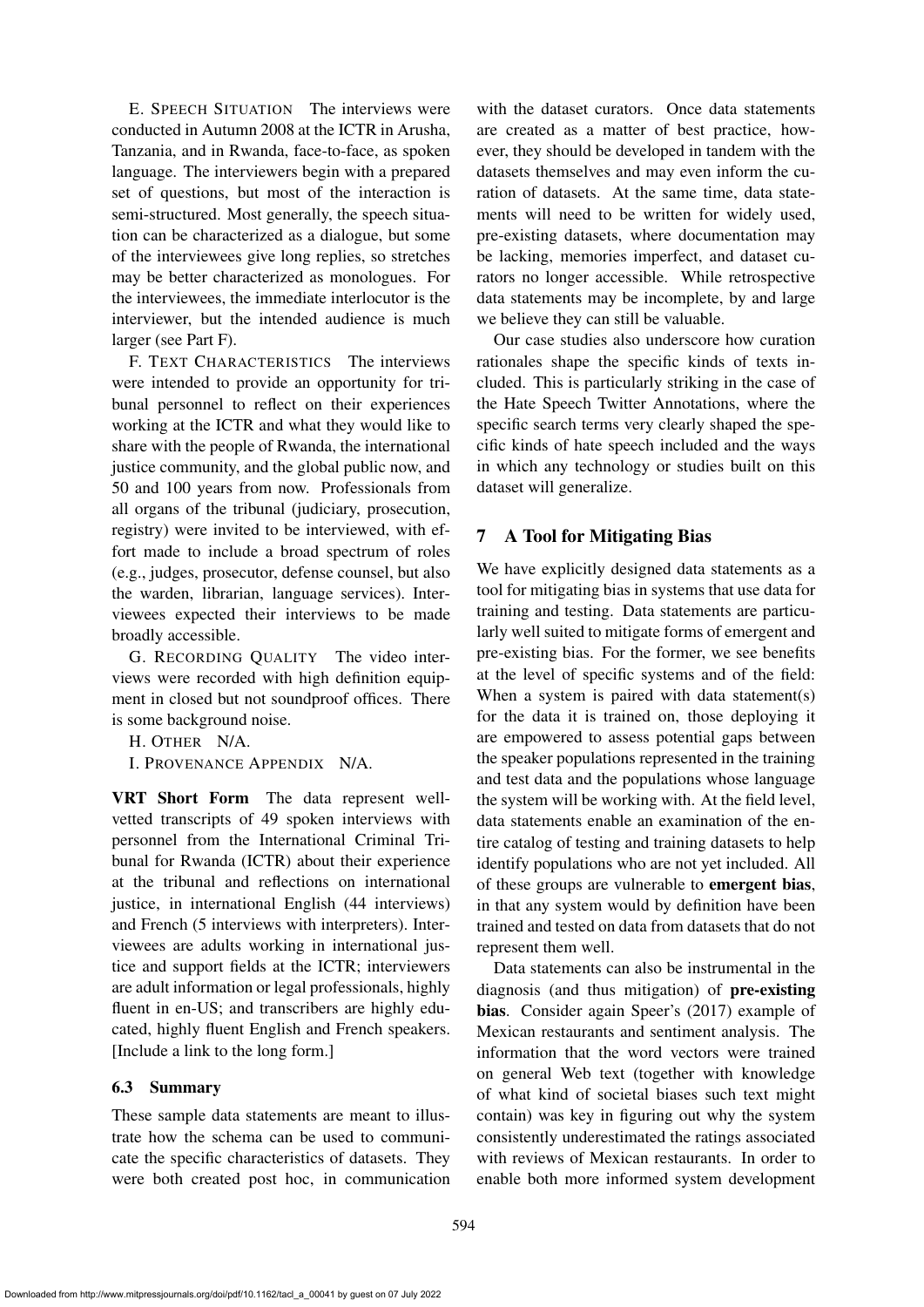and deployment and audits by users and others of systems in action, it is critical that characterizations of the training and test data underlying systems be available.

To be clear, data statements do not in and of themselves solve the entire problem of bias. Rather, they are a critical enabling infrastructure. Consider by analogy this example from [Friedman](#page-14-16) [\(1997\)](#page-14-16) about access to technology and employment for people with disabilities.

In terms of computer system design, we are not so privileged as to determine rigidly the values that will emerge from the systems we design. But neither can we abdicate responsibility. For example, let us for the moment agree [. . . ] that disabled people in the work place should be able to access technology, just as they should be able to access a public building. As system designers we can make the choice to try to construct a technological infrastructure which disabled people can access. If we do not make this choice, then we single-handedly undermine the principle of universal access. But if we do make this choice, and are successful, disabled people would still rely, for example, on employers to hire them. (page 3)

Similarly, with respect to bias in NLP technology, if we do not make a commitment to data statements or a similar practice for making explicit the characteristics of datasets, then we will singlehandedly undermine the field's ability to address bias.

In NLP, we expect proposals to come with some kind of evaluation. In this paper, we have demonstrated the substance and "writability" of a data statement through two exemplars ([§6\)](#page-4-0). The positive effects of data statements that we anticipate (and negative effects we haven't anticipated) cannot be demonstrated and tested a priori, however, as their impact emerges through practice. Thus, we look to value sensitive design, which encourages us to consider what would happen if a proposed technology were to come into widespread use, over longer periods of time, with attention to a wide range of stakeholders, potential benefits, and harms [\(Friedman et al.,](#page-14-0) [2006,](#page-14-0) [2017\)](#page-14-17). We do this with value scenarios [\(Nathan et al.,](#page-16-13) [2007;](#page-16-13) [Czeskis](#page-14-3) [et al.,](#page-14-3) [2010\)](#page-14-3).

Specifically, we look at two kinds of value scenarios: Those concerning NLP technology that fails to take into account an appropriate match between training data and deployment context and those that envision possible positive as well as negative consequences stemming from the widespread use of the specific "technology" we are proposing in this paper (data statements). Envisioning possible negative outcomes allows us to consider how to mitigate such possibilities before they occur.

### <span id="page-8-0"></span>7.1 Public Health and NLP for Social Media

This value scenario is inspired by [Jurgens et al.](#page-15-14) [\(2017\)](#page-15-14), who provide a similar one to motivate training language ID systems on more representative datasets.

*Scenario.* Big U Hospital in a town in the Upper Midwest of the US collaborates with the Computer Science Department at Big U to create a Twitter-based early warning system for infectious disease called DiseaseAlert. Big U Hospital finds that the system improves patient outcomes by alerting hospital staff to emerging community health needs and alerting physicians to test for infectious diseases that currently are active locally.

Big U decides to make the DiseaseAlert project open source to provide similar benefits to hospitals across the Anglophone world and is delighted to learn that City Hospital in Abuja, Nigeria, is excited to implement DiseaseAlert locally. Big U supports City Hospital with installing the code, including localizing the system to draw on tweets posted from Abuja. Over time, however, City Hospital finds that the system is leading its physicians to order unnecessary tests and that it is not at all accurate in detecting local health trends. City Hospital complains to Big U about the poor system performance and reports that their reputation is being damaged.

Big U is puzzled, as the DiseaseAlert performs well in the Upper Midwest, and they had spent time localizing the system to use tweets from Abuja. After a good deal of frustration and investigation into Big U's system, the developers discover that the third-party language ID component they had included was trained on only highly edited US and UK English text. As a result, it tends to misclassify tweets in regional or nonstandard varieties of English as "not English" and therefore not relevant. Most of the tweets posted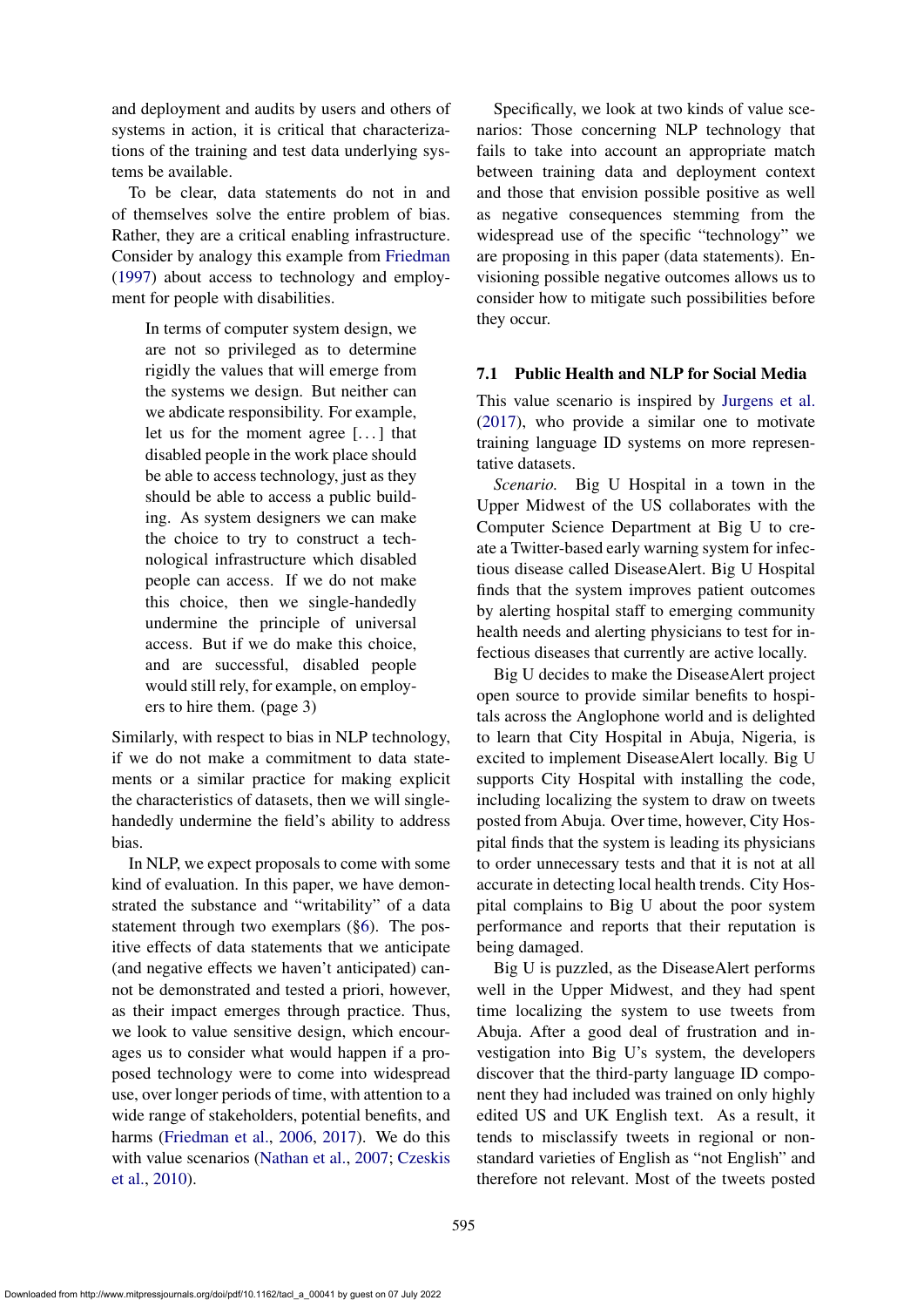by people living in Abuja that City Hospital's system should have been looking at were thrown out by the system at the first step of processing.

*Analysis.* City Hospital adopted Big U's open source DiseaseAlert system in exactly the way Big U intended. The documentation for the language ID component lacked critical information needed to help ensure the localization process would be successful, however; namely, information about the training and test sets for the system. Had Big U included data statements for all system components (including third-party components) in their documentation, then City Hospital IT staff would have been positioned to recognize the potential limitation of DiseaseAlert and to work proactively with Big U to ensure the system performed well in City Hospital's context. Specifically, in reviewing data statements for all system components, the IT staff could note that the language ID component was trained on data unlike what they were seeing in their local tweets and ask for a different language ID component or ask for the existing one to be retrained. In this manner, an emergent bias and its concomitant harms could have been identified and addressed during the system adaptation process prior to deployment.

### <span id="page-9-1"></span>7.2 Toward an Inclusive Data Catalog

In [§7.1](#page-8-0) we considered data statements in relation to a particular system. Here, we explore their potential to enable better science in NLP overall.

*Scenario.* It's 2022 and "Data Statement" has become an expected section heading for NLP research papers and system documentation. Happily, reports of mismatch between dataset and community of application leading to biased systems have decreased. Yet research community members articulate an unease regarding which language communities are and which are not part of the field's data catalog—the abstract total collection of data and associated meta-data to which the field has access—and the possibility for resulting bias in NLP at a systemic level.

In response, several national funding bodies jointly fund a project to discover gaps in knowledge. The project compares existing data statements to surveys of spoken languages and systematically maps which language varieties have resources (annotated corpora and standard processing tools) and which ones lack such resources. The study turns up a large number of language varieties lacking such resources; it also produces a precise list of underserved populations, some of which are quite sizable, suggesting opportunity for impactful intervention at the academic, industry, and government levels.

Study results in hand, the NLP community embarks on an intentional program to broaden the language varieties in the data catalog. Public discussions lead to criteria for prioritizing language varieties, and funding agencies come together to fund collaborative projects to produce state of the art resources for understudied languages. Over time, the data catalog becomes more inclusive; bias in the catalog, although not wholly absent, is significantly reduced, and NLP researchers and developers are able to run more comprehensive experiments and build technology that serves a larger portion of society.

*Analysis.* The NLP community has recognized critical limitations in the field's existing data catalog, leaving many language communities underserved [\(Bender,](#page-14-6) [2011;](#page-14-6) [Munro,](#page-16-8) [2015;](#page-16-8) [Jurgens](#page-15-14) [et al.,](#page-15-14)  $2017$ .<sup>[16](#page-9-0)</sup> The widespread uptake of data statements positions the NLP community to document the degree to which it leaves out certain language groups and empower itself to systematically broaden the data catalog. In turn, individual NLP systems could be trained on datasets that more closely align with the language of anticipated system users, thereby averting emergent bias. Furthermore, NLP researchers can more thoroughly test key research ideas and systems, leading to more reliable scientific results.

## <span id="page-9-2"></span>7.3 Anticipating and Mitigating Barriers

Finally, we explore one potential negative outcome and how with care it might be mitigated: that of data statements as a barrier to research.

*Scenario.* In response to widespread uptake, in 2026 the Association for Computational Linguistics (ACL) proposes that data statements be standardized and required components of research papers. A standards committee is formed, open public professional discussion is engaged, and in 2028 a standard is adopted. It mandates data

<span id="page-9-0"></span><sup>&</sup>lt;sup>16</sup>The EU-funded project META-NET worked on identifying gaps at the level of whole languages for Europe, producing a series of 32 white papers, each concerning one European language, available from [http://www.meta](http://www.meta-net.eu/whitepapers/overview)[net.eu/whitepapers/overview](http://www.meta-net.eu/whitepapers/overview), accessed 6 August 2018.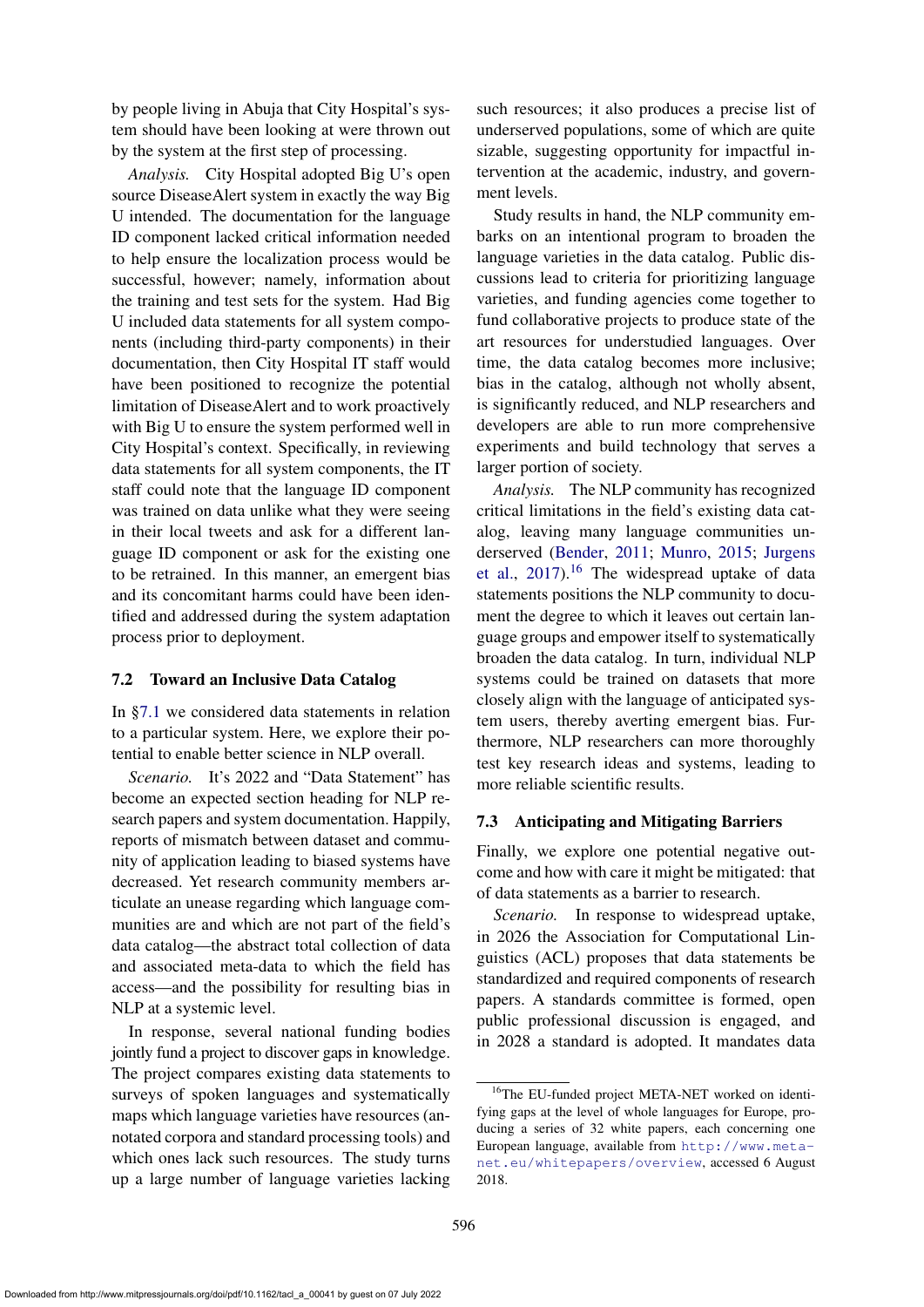statements as a requirement for publication, with standardized information fields and strict specifications for how these should be completed to facilitate automated meta-analysis. There is great hope that the field will experience increasing benefits from the ability to compare, contrast, and build complementary data sets.

Many of those hopes are realized. However, in a relatively short period of time papers from under-represented regions abruptly decline. In addition, the number of papers from everywhere producing and reporting on new datasets decline as well. Distressed by this outcome, the ACL constitutes an ad hoc committee to investigate. A survey of researchers reveals two distinct causes: First, researchers from institutions not yet well represented at ACL were having their papers desk-rejected because of missing or insufficient data statements. Second, researchers who might otherwise have developed a new dataset instead chose to use existing datasets whose data statements could simply be copied. In response, the ACL executive develops a mentoring service to assist authors in submitting standards-compliant data statements and considers relaxing the standard somewhat in order to encourage more dataset creation.

*Analysis.* With any new technology, there can be unanticipated ripple effects—data statements are no exception. Here, we envision two potential negative impacts, which could both be mitigated through other practices. Importantly, although we recommend the practice of creating data statements, we believe that they should be widely used before any standardization takes place. Furthermore, once a degree of expertise in this area is built up, we recommend that mentoring be put in place proactively. Community engagement and mentoring will also contribute to furthering ethical discourse and practice in the field.

### 7.4 Summary

The value scenarios described here point to key upsides to the widespread adoption of data statements and also help to provide words of caution. They are meant to be thought-provoking and plausible, but are not predictive. Importantly, the scenarios illustrate how, if used well, data statements could be an effective tool for mitigating bias in NLP systems.

### <span id="page-10-0"></span>8 Related Work

We see three strands of related work that lend support to our proposal and to the proposition that data statements will have the intended effect: similar practices in medicine ([§8.1\)](#page-10-1); emerging, independent proposals around similar ideas for transparency about datasets in artificial intelligence (AI; [§8.2\)](#page-11-1); and proposals for "algo-rithmic impact statements" ([§8.3\)](#page-11-2).

#### <span id="page-10-1"></span>8.1 Guidelines for Reporting Medical Trials

In medicine, the CONSORT (CONsolidated Standards of Reporting Trials) guidelines were developed by a consortium of journal editors, specialists in clinical trial methodology, and others to improve reporting of randomized, controlled trials.[17](#page-10-2) They include a checklist for authors to use to indicate where in their research reports each item is handled and a statement explaining the rationale behind each item [\(Moher et al.,](#page-16-0) [2010\)](#page-16-0). CONSORT development began in 1993, with the most recent release in 2010. It has been endorsed by 70 medical journals.[18](#page-10-3)

Item 4a, "Eligibility criteria for participants," is most closely related to the concerns of this paper. Characterizing the population that participated in the study is critical for gauging the extent to which the results of the study are applicable to particular patients a physician is treating [\(Moher et al.,](#page-16-0) [2010\)](#page-16-0).

The inclusion of this information has also enabled further kinds of research. For example, [Mbuagbaw et al.](#page-16-1) [\(2017\)](#page-16-1) argue that careful attention to and publication of demographic data that may correlate with health inequities can facilitate further work through meta-analyses. In particular, individual studies usually lack the statistical power to do the kind of sub-analyses required to check for health inequities, and failing to publish demographic information precludes its use in the kind of aggregated meta-analyses that could have sufficient statistical power. This echoes the fieldlevel benefits we anticipate for data statements in building out the data catalog in the value scenario in [§7.2.](#page-9-1)

<span id="page-10-2"></span><sup>17</sup>[http://www.consort-statement.org/consort-](http://www.consort-statement.org/consort-2010)[2010](http://www.consort-statement.org/consort-2010), accessed 12 July 2017.

<span id="page-10-3"></span><sup>18</sup>[http://www.consort-statement.org/about](http://www.consort-statement.org/about-consort/endorsement-of-consort-statement)[consort/endorsement-of-consort-statement](http://www.consort-statement.org/about-consort/endorsement-of-consort-statement), accessed 12 July 2017.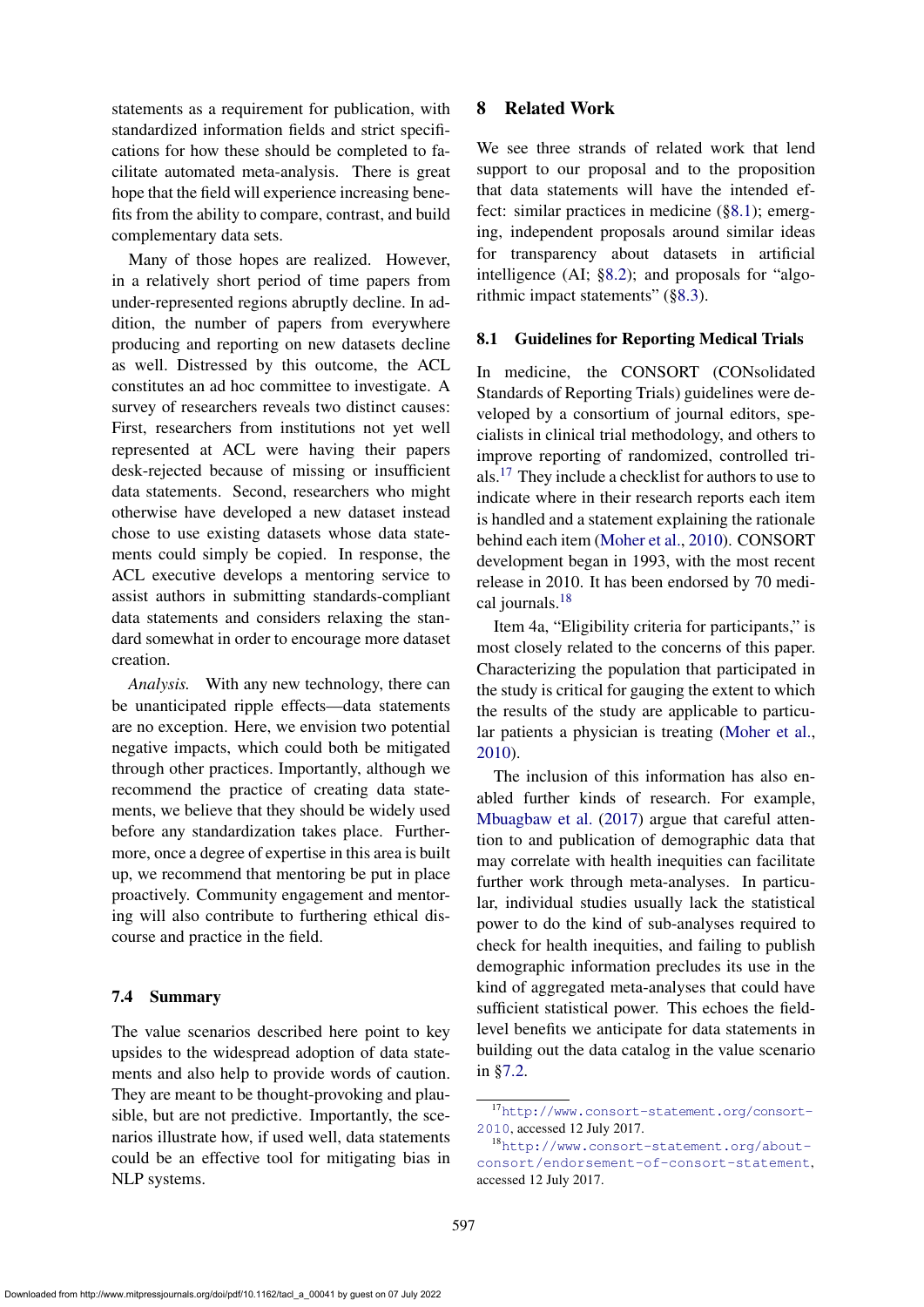#### <span id="page-11-1"></span>8.2 Converging Proposals

At least three other groups are working in parallel on similar proposals regarding bias and AI. [Gebru et al. \(2018\)](#page-0-1) propose "datasheets for datasets," looking at AI more broadly (but including NLP); Chmielinski and colleagues at the MIT Media Lab propose "dataset nutrition labels";<sup>[19](#page-11-3)</sup> and [Yang et al.](#page-17-1) [\(2018\)](#page-17-1) describe "Ranking Facts," a series of widgets that allow a user to explore how attributes influence a ranking. Of these, the datasheets proposal is most similar to ours in including a comparable schema.

The datasheets are inspired by those used in computer hardware to give specifications, limits, and appropriate use information for components. There is important overlap in the kinds of information called for in the datasheets schema and our data statement schema: For example, the datasheets schema includes a section on "Motivation for Dataset Creation," akin to our "Curation Rationale." The primary differences stem from the fact that the datasheets proposal is trying to accommodate all types of datasets used to train machine learning systems and, hence, tends toward more general, cross-cutting categories, whereas we elaborate requirements for linguistic datasets and, hence, provide more specific, NLP-focused categories. Gebru et al. note, like us, that their proposal is meant as an initial starting point to be elaborated through adoption and application. Having multiple starting points for this discussion will certainly make it more fruitful.

#### <span id="page-11-2"></span>8.3 Algorithmic Impact Statements

Several groups have called for algorithmic impact statements [\(Diakopoulos,](#page-14-18) [2016;](#page-14-18) [Shneiderman,](#page-16-14) [2016;](#page-16-14) [AI Now Institute,](#page-13-0) [2018\)](#page-13-0), modeled after environmental impact statements. Of these, AI Now's proposal is perhaps the most developed. All three groups point to the need to clarify information about the data: "Algorithm impact statements would document [. . . ] data quality control for input sources" [\(Shneiderman,](#page-16-14) [2016,](#page-16-14) page 13539); "One avenue for transparency here is to communicate the quality of the data, including its accuracy, completeness, and uncertainty, [...] representativeness of a sample for a specific population, and assumptions or other limitations"

[\(Diakopoulos,](#page-14-18) [2016,](#page-14-18) page 60); "AIAs should cover [...] input and training data" [\(AI Now Institute,](#page-13-0) [2018\)](#page-13-0). However, none of these proposals specify how to do so. Data statements fill this critical gap.

#### <span id="page-11-0"></span>9 Recommendations for Implementation

Data statements are meant to be something practical and concrete that NLP technologists can adopt as one tool for mitigating potential harms of the technology we develop. For this benefit to come about, data statements must be easily adopted. In addition, practical uptake will require coordinated effort at the level of the field. In this section we briefly consider possible costs to writers and readers of data statements, and then propose strategies for promoting uptake.

The primary cost we see for writers is time: With the required information to hand, writing a data statement should take no more than 2–3 hours (based on our experience with the case studies). The time to collect the information will depend on the dataset, however. The more speakers and annotators are involved, the more time it may take to collect demographic information. This can be facilitated by planning ahead, before the corpus is collected. Another possible cost is that collecting demographic information may mean that projects previously not submitted to institutional review boards for approval must now be, at least for exempt status. This process itself can take time, but is valuable in its own right. A further cost to writers is space. We propose that data statements, even the short form (60–100 words), be exempt from page limits in conference and journal publications.

As for readers, reviewers have more material to read, and dataset (and ultimately system) users need to scrutinize data statements in order to determine which datasets are appropriate for their use case. But this is precisely the point: Data statements make critical information accessible that previously could only be found by users with great effort, if at all. The time invested in scrutinizing data statements prior to dataset adoption is expected to be far less than the time required to diagnose and retrofit an already deployed system should issues of bias be identified.

Turning to uptake in the field, NLP technologists (both researchers and system developers) are key stakeholders of the technology of data statements. Practices that engage these stakeholders in the development and promotion of data statements

<span id="page-11-3"></span><sup>19</sup><http://datanutrition.media.mit.edu/>, accessed 2 April 2018.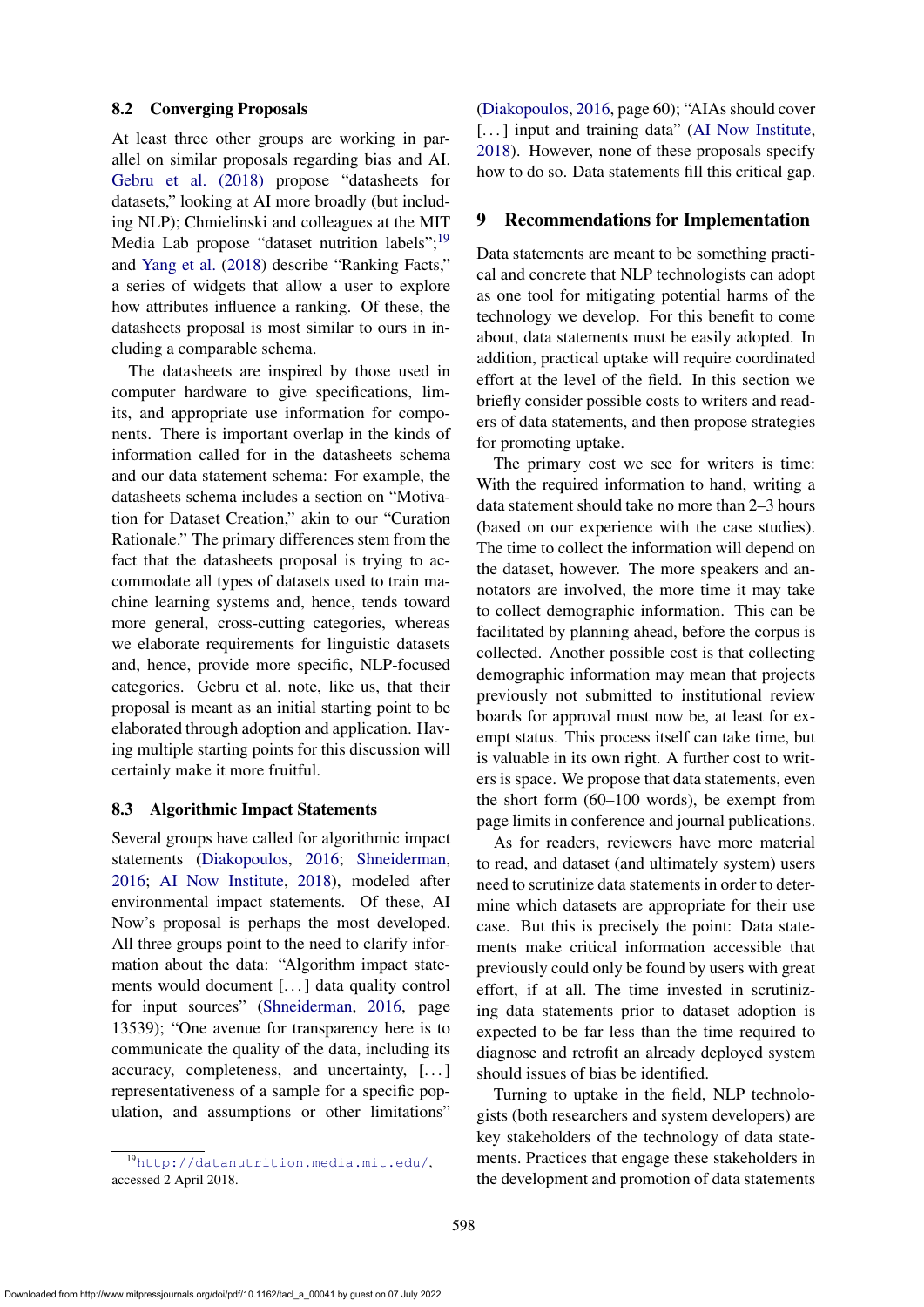will both promote uptake and ensure that the ultimate form data statements take are responsive to NLP technologists' needs. Accordingly, we recommend that one or more professional organizations, such as the Association for Computational Linguistics, convene a working group on data statements.

Such a working group would engage in several related sets of activities, which would collectively serve to publicize and cultivate the use of data statements:

(i) Best Practices A clear first step entails developing best practices for how data statements are produced. This includes: steps to take before collecting a dataset to facilitate writing an informative data statement; heuristics for writing concise and effective data statements; how to incorporate material from institutional review board/ethics committee applications into the data statement schema; how to find an appropriate level of detail given privacy concerns, especially for small or vulnerable populations; and how to produce data statements for older datasets that predate this practice. In doing this work, it may be helpful to distill best practices from other fields, such as medicine and psychology, especially around collecting demographic information.

(ii) Training and Support Materials With best practices in place, the next step is providing training and support materials for the field at large. We see several complementary strategies to undertake: Create a digital template for data statements; run tutorials at conferences; establish a mentoring network (see [§7.3\)](#page-9-2); and develop an online "how-to" guide.

(iii) Recommendations for Field-Level Policies There are a number of field-level practices that the working group could explore to support the uptake and successful use of data statements. Funding agencies could require data statements to be included in data management plans; conferences and journals could not count data statements against page limits (similar to references) and eventually require short form data statements in submissions; conferences and journals could allocate additional space for data statements in publications; and finally, once data statements have been in use for a few years, a standardized form could be established.

## <span id="page-12-0"></span>10 Tech Policy Implications

Transparency of datasets and systems is essential for preserving accountability and building more just systems [\(Kroll et al.,](#page-15-15) [2017\)](#page-15-15). Due process provides a critical case in point. In the United States, for example, due process requires that citizens who have been deprived of liberty or property by the government be afforded the opportunity to understand and challenge the government's decision [\(Citron,](#page-14-19) [2008\)](#page-14-19). Without data statements or something similar, governmental decisions that are made or supported by automated systems deprive citizens of the ability to mount such a challenge, undermining the potential for due process.

In addition to challenging any specific decision by any specific system, there is a further concern about building systems that are broadly representative and fair. Here, too, data statements have much to contribute. As systems are being built, data statements enable developers and researchers to make informed choices about training sets and to flag potential underrepresented populations who may be overlooked or treated unfairly. Once systems are deployed, data statements enable diagnosis of systemic unfairness when it is detected in system performance. At a societal level, such transparency is necessary for government and advocacy groups seeking to ensure protections and an inclusive society.

If data statements turn out to be useful as anticipated, then the following implications for standardization and tech policy likely ensue.

*Long-Form Data Statements Required in System Documentation.* For academia, industry, and government, inclusion of long-form data statements as part of system documentation should be a requirement. As appropriate, inclusion of long-form data statements should be a requirement for ISO and other certification. Even groups that are creating datasets that they don't share (e.g., the US National Security Agency) would be well advised to make internal data statements. Moreover, under certain legal circumstances, such groups may be required to share this information.

*Short-Form Data Statements Required for Academic and Other Publication.* For academic publication in journals and conferences, inclusion of short-form data statements should be a requirement. As highlighted in [§7.3,](#page-9-2) caution must be exercised to ensure that this requirement does not become a barrier to access for some researchers.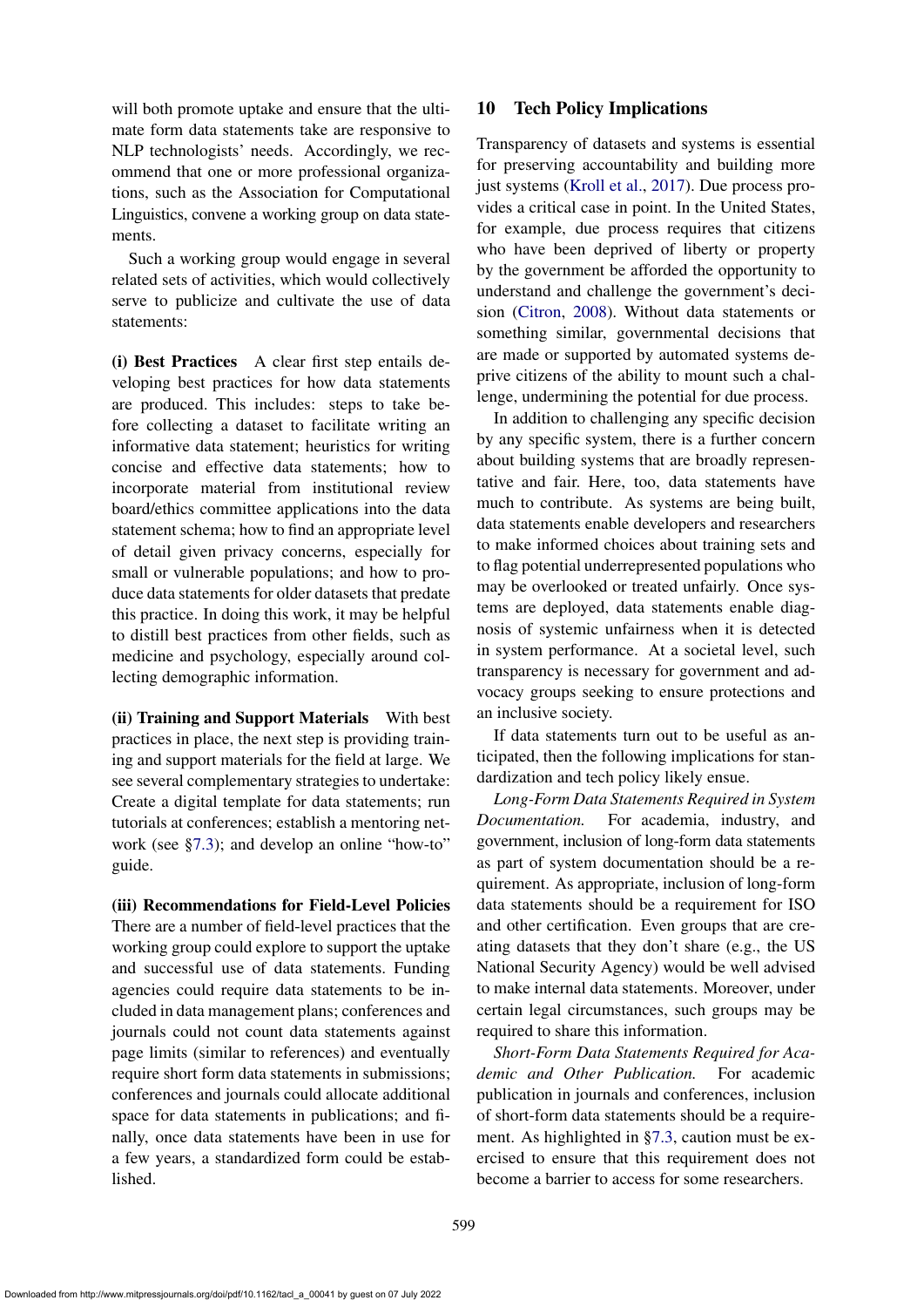These two recommendations will need to be implemented with care. We have already noted the potential barrier to access. Secrecy concerns may also arise in some situations (e.g., some groups may be willing to share datasets but not demographic information, for fear of public relations backlash or to protect the safety of contributors to the dataset). That said, as consumers of datasets or products trained with them, NLP researchers, developers, and the general public would be well advised to use systems only if there is access to the information we propose should be included in data statements.

## 11 Conclusion and Future Work

As researchers and developers working on technology in widespread use, capable of impacting people beyond direct users, we have an obligation to consider the ethical implications of our work. This will only happen reliably if we find ways to integrate such thought into our regular practice. In this paper, we have put forward one specific, concrete proposal that we believe will help with issues related to exclusion and bias in language technology: the practice of including data statements in all publications and documentation for all NLP systems.

We believe this practice will have beneficial effects immediately and into the future: In the short term, it will foreground how our data do and do not represent the world (and the people our systems will impact). In the long term, it should enable research that specifically addresses issues of bias and exclusion, promote the development of more representative datasets, and make it easier and more normative for researchers to take stakeholder values into consideration as they work. In foregrounding the information about the data we work with, we can work toward making sure that the systems we build work for diverse populations and also toward making sure we are not teaching computers about the world based on the world views of a limited subset of people.

Granted, it will take time and experience to develop the skill of writing carefully crafted data statements. However, we see great potential benefits: For the scientific community, researchers will be better able to make precise claims about how results should generalize and perform more targeted experiments around reproducing results for datasets that differ in specific characteristics.

For industry, we believe that incorporating data statements will encourage the kind of conscientious software development that protects companies' reputations (by avoiding public embarrassment) and makes them more competitive (by creating systems used more fluidly by more people). For the public at large, data statements are one piece of a larger collection of practices that will enable the development of NLP systems that equitably serve the interests of users and indirect stakeholders.

## Acknowledgments

We are grateful to the following people for helpful discussion and critical commentary as we developed this paper: the anonymous TACL reviewers, Hannah Almeter, Stephanie Ballard, Chris Curtis, Leon Derczynski, Michael Wayne Goodman, Anna Hoffmann, Bill Howe, Kristen Howell, Dirk Hovy, Jessica Hullman, David Inman, Tadayoshi Kohno, Nick Logler, Mitch Marcus, Angelina McMillan-Major, Rob Munro, Glenn Slayden, Michelle Stamnes, Jevin West, Daisy Yoo, Olga Zamaraeva, and especially Zeerak Waseeem and Ryan Calo. We have presented talks based on earlier versions of this paper at New York University (Nov 2017), Columbia University (Nov 2017), University of Washington (Nov 2017), UC San Diego (Feb 2018), Microsoft (Mar 2018) and Macquarie University (July 2018) and thank the audiences at those talks for useful feedback. Finally, Batya Friedman's contributions to this paper were supported by the UW Tech Policy Lab and National Science Foundation grant IIS-1302709. Any opinions, findings, and conclusions or recommendations expressed in this material are those of the author(s) and do not necessarily reflect the views of the National Science Foundation. The sample data statements in Section 6.1 and 6.2 are reproduced by permission from the Hatespeech Twitter Annotations and Voices from the Rwanda Tribunal projects, respectively.

### References

<span id="page-13-0"></span>AI Now Institute. 2018. Algorithmic impact assessments: Toward accountable automation in public agencies. Medium.com, [https://](https://medium.com/@AINowInstitute/algorithmic-impact-assessments-toward-accountable-automation-in-public-agencies-bd9856e6fdde) [medium.com/@AINowInstitute/algo](https://medium.com/@AINowInstitute/algorithmic-impact-assessments-toward-accountable-automation-in-public-agencies-bd9856e6fdde) [rithmic-impact-assessments-impact](https://medium.com/@AINowInstitute/algorithmic-impact-assessments-toward-accountable-automation-in-public-agencies-bd9856e6fdde)[assessments-toward-accountable-](https://medium.com/@AINowInstitute/algorithmic-impact-assessments-toward-accountable-automation-in-public-agencies-bd9856e6fdde)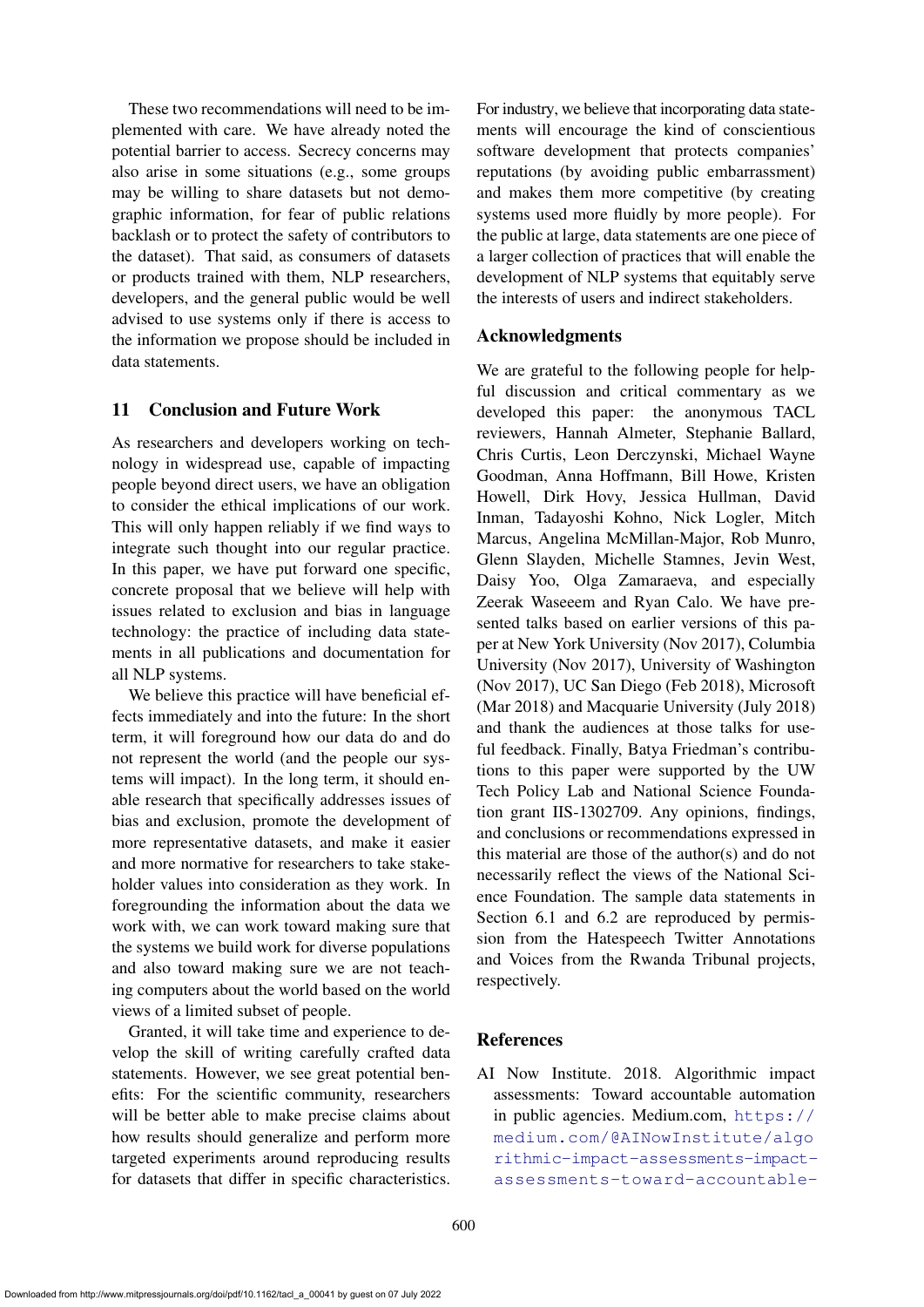[automation-in-public-agencies-bd](https://medium.com/@AINowInstitute/algorithmic-impact-assessments-toward-accountable-automation-in-public-agencies-bd9856e6fdde) [9856e6fdde](https://medium.com/@AINowInstitute/algorithmic-impact-assessments-toward-accountable-automation-in-public-agencies-bd9856e6fdde), accessed 6 April 2018.

- American Psychological Association. 2009. *Publication Manual of the American Psychological Association*, 6th edition. Author, Washington DC.
- <span id="page-14-6"></span>Emily M. Bender. 2011. On achieving and evaluating language independence in NLP. *Linguistic Issues in Language Technology*, 6:1–26.
- <span id="page-14-14"></span>Douglas Biber. 1995. *Dimensions of Register Variation: A Cross-Linguistic Comparison*. Cambridge University Press, Cambridge.
- <span id="page-14-7"></span>Steven Bird and Gary Simons. 2000. White paper on establishing an infrastructure for open language archiving. In *Workshop on Web-Based Language Documentation and Description, Philadelphia, PA*, pages 12–15.
- <span id="page-14-4"></span>Tolga Bolukbasi, Kai-Wei Chang, James Y. Zou, Venkatesh Saligrama, and Adam T. Kalai. 2016. Man is to computer programmer as woman is to homemaker? Debiasing word embeddings. In D. D. Lee, M. Sugiyama, U. V. Luxburg, I. Guyon, and R. Garnett, editors, *Advances in Neural Information Processing Systems 29*, pages 4349–4357. Curran Associates, Inc.
- <span id="page-14-8"></span>Nicoletta Calzolari, Valeria Quochi, and Claudia Soria. 2012. The strategic language resource agenda. [http://www.flarenet.eu/sites/](http://www.flarenet.eu/sites/default/files/FLaReNet_Strategic_Language_Resource_Agenda.pdf) [default/files/FLaReNet\\_Strategic\\_](http://www.flarenet.eu/sites/default/files/FLaReNet_Strategic_Language_Resource_Agenda.pdf) [Language\\_Resource\\_Agenda.pdf](http://www.flarenet.eu/sites/default/files/FLaReNet_Strategic_Language_Resource_Agenda.pdf), accessed 6 August 2018.
- <span id="page-14-11"></span>Jack K. Chambers and Peter Trudgill. 1998. *Dialectology*, second edition. Cambridge University Press.
- <span id="page-14-19"></span>Danielle Keats Citron. 2008. Technological due process. *Washington University Law Review*, 85:1249–1313.
- <span id="page-14-9"></span>TEI Consortium. 2008. *TEI P5: Guidelines for Electronic Text Encoding and Interchange*. [http://www.tei-c.org/guidelines/](http://www.tei-c.org/guidelines/p5/) [p5/](http://www.tei-c.org/guidelines/p5/), accessed 6 August 2018.
- <span id="page-14-5"></span>Ben Coppin. 2004. *Artificial Intelligence Illuminated*. Jones & Bartlevtt Publishers, Sudbury MA.
- <span id="page-14-3"></span>Alexei Czeskis, Ivayla Dermendjieva, Hussein Yapit, Alan Borning, Batya Friedman, Brian

Gill, and Tadayoshi Kohno. 2010. Parenting from the pocket: Value tensions and technical directions for secure and private parent-teen mobile safety. In *Proceedings of the Sixth Symposium on Usable Privacy and Security*. ACM.

- <span id="page-14-10"></span>Leon Derczynski, Kalina Bontcheva, and Ian Roberts. 2016. Broad twitter corpus: A diverse named entity recognition resource. In *Proceedings of COLING 2016, the 26th International Conference on Computational Linguistics: Technical Papers*, pages 1169–1179. The COLING 2016 Organizing Committee.
- <span id="page-14-2"></span>Laurence Devillers, Björn Schuller, Emily Mower Provost, Peter Robinson, Joseph Mariani, and Agnes Delaborde, editors. 2016. *Proceedings of ETHI-CA2 2016: ETHics in Corpus Collection, Annotation & Application*. LREC.
- <span id="page-14-18"></span>Nicholas Diakopoulos. 2016. Accountability in algorithmic decision making. *Communications of the ACM*, 59(2):56–62.
- <span id="page-14-12"></span>Penelope Eckert and John R. Rickford, editors. 2001. *Style and Sociolinguistic Variation*. Cambridge University Press, Cambridge.
- <span id="page-14-13"></span>Rod Ellis. 1994. *The Study of Second Language Acquisition*. Oxford University Press, Oxford.
- <span id="page-14-15"></span>Susan Ervin-Tripp. 1964. An analysis of the interaction of language, topic, and listener. *American Anthropologist*, 66(6\_PART2):86–102.
- <span id="page-14-1"></span>Karën Fort, Gilles Adda, and K. Bretonnel Cohen, editors. 2016. *TAL et Ethique, special issue of Traitement automatique des languages*, volume 57:2.
- <span id="page-14-16"></span>Batya Friedman. 1997. Introduction. In Batya Friedman, editor, *Human Values and the Design of Computer Technology*, pages 1–18. Stanford CA, Stanford.
- <span id="page-14-17"></span>Batya Friedman, David G Hendry, and Alan Borning. 2017. A survey of value sensitive design methods. *Foundations and Trends*( $\overline{R}$ ) *in Human–Computer Interaction*, 11(2):63–125.
- <span id="page-14-0"></span>Batya Friedman, Peter H. Kahn, Jr., and Alan Borning. 2006. Value sensitive design and information systems. In Ping Zhang and Dennis F. Galletta, editors, *Human–Computer*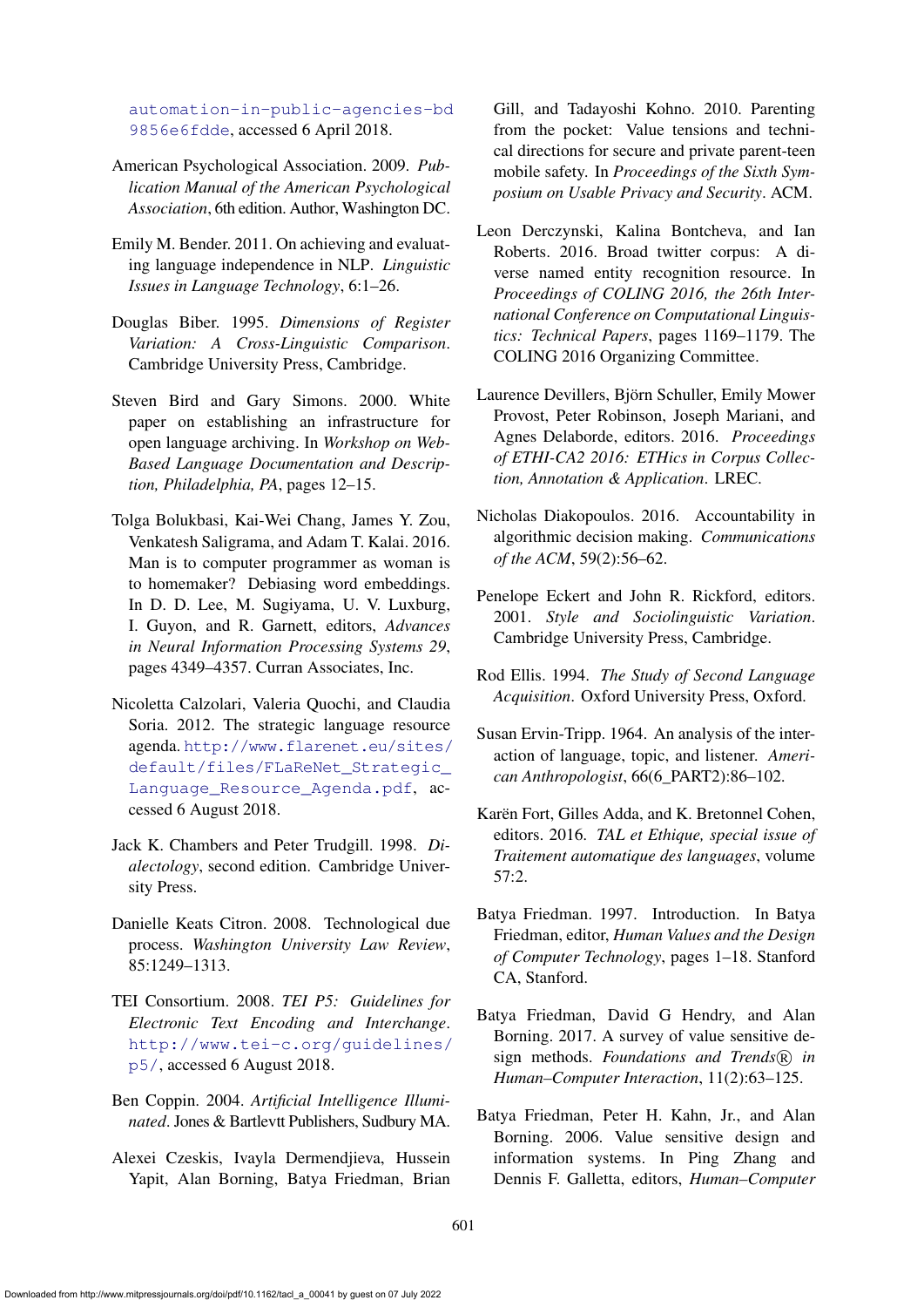*Interaction in Management Information Systems: Foundations*, pages 348–372. M. E. Sharpe, Armonk NY.

- <span id="page-15-13"></span>Batya Friedman and Lisa P. Nathan. 2010. Multilifespan information system design: A research initiative for the HCI community. In *Proceedings of the SIGCHI Conference on Human Factors in Computing Systems*, pages 2243–2246. ACM.
- <span id="page-15-12"></span>Batya Friedman, Lisa P. Nathan, and Daisy Yoo. 2016. Multi-lifespan information system design in support of transitional justice: Evolving situated design principles for the long(er) term. *Interacting with Computers*, 29:80–96.
- <span id="page-15-7"></span>Batya Friedman and Helen Nissenbaum. 1996. Bias in computer systems. *ACM Transactions on Information Systems (TOIS)*, 14(3):330–347.
- <span id="page-15-0"></span>John Furler, Parker Magin, Marie Pirotta, and Mieke van Driel. 2012. Participant demographics reported in "table 1" of randomised controlled trials: A case of "inverse evidence"? *International Journal for Equity in Health*, 11.
- Timnit Gebru, Jamie Morgenstern, Briana Vecchione, Jennifer Wortman Vaughan, Hanna Wallach, Hal Daumé III, and Kate Crawford. 2018. Datasheets for datasets. Working paper. ArXiv:1803.09010v1.
- <span id="page-15-9"></span>Dirk Hovy and Anders Søgaard. 2015. Tagging performance correlates with author age. In *Proceedings of the 53rd Annual Meeting of the Association for Computational Linguistics and the 7th International Joint Conference on Natural Language Processing (Volume 2: Short Papers)*, pages 483–488. Association for Computational Linguistics.
- <span id="page-15-1"></span>Dirk Hovy, Shannon Spruit, Margaret Mitchell, Emily M. Bender, Michael Strube, and Hanna Wallach, editors. 2017. *Proceedings of the First ACL Workshop on Ethics in Natural Language Processing*. Association for Computational Linguistics.
- <span id="page-15-2"></span>Dirk Hovy and Shannon L. Spruit. 2016. The social impact of natural language processing. In *Proceedings of the 54th Annual Meeting of the Association for Computational Linguistics (Volume 2: Short Papers)*, pages 591–598. Association for Computational Linguistics.
- <span id="page-15-10"></span>Anna Jørgensen, Dirk Hovy, and Anders Søgaard. 2015. Challenges of studying and processing dialects in social media. In *Proceedings of the Workshop on Noisy User-generated Text*, pages 9–18. Association for Computational Linguistics.
- <span id="page-15-14"></span>David Jurgens, Yulia Tsvetkov, and Dan Jurafsky. 2017. Incorporating dialectal variability for socially equitable language identification. In *Proceedings of the 55th Annual Meeting of the Association for Computational Linguistics (Volume 2: Short Papers)*, pages 51–57. Association for Computational Linguistics.
- <span id="page-15-8"></span>Svetlana Kiritchenko and Saif Mohammad. 2018. Examining gender and race bias in two hundred sentiment analysis systems. In *Proceedings of the Seventh Joint Conference on Lexical and Computational Semantics*, pages 43–53. Association for Computational Linguistics.
- <span id="page-15-5"></span>Dan Klein and Christopher D. Manning. 2003. Accurate unlexicalized parsing. In *Proceedings of the 41st Annual Meeting of the Association for Computational Linguistics*, pages 423–430. Association for Computational Linguistics.
- <span id="page-15-4"></span>Roger Kreuz and Gina Caucci. 2007. Lexical influences on the perception of sarcasm. In *Proceedings of the Workshop on Computational Approaches to Figurative Language*, pages 1–4. Association for Computational Linguistics.
- <span id="page-15-15"></span>Joshua A. Kroll, Joanna Huey, Solon Barocas, Edward W. Felten, Joel R. Reidenberg, David G. Robinson, and Harlan Yu. 2017. Accountable algorithms. *University of Pennsylvania Law Review*, 165. Fordham Law Legal Studies Research Paper No. 2765268. Available at SSRN: [https://ssrn.com/abstract=](https://ssrn.com/abstract=2765268) [2765268](https://ssrn.com/abstract=2765268), accessed 6 August 2018.
- <span id="page-15-11"></span>William Labov. 1966. *The Social Stratification of English in New York City*. Center for Applied Linguistics, Washington, DC.
- <span id="page-15-3"></span>Bing Liu. 2012. *Sentiment Analysis and Opinion Mining*, volume 5:1 of *Synthesis Lectures on Human Language Technologies*. Morgan & Claypool Publishers.
- <span id="page-15-6"></span>Mitchell P. Marcus, Beatrice Santorini, and Mary Ann Marcinkiewicz. 1993. Building a large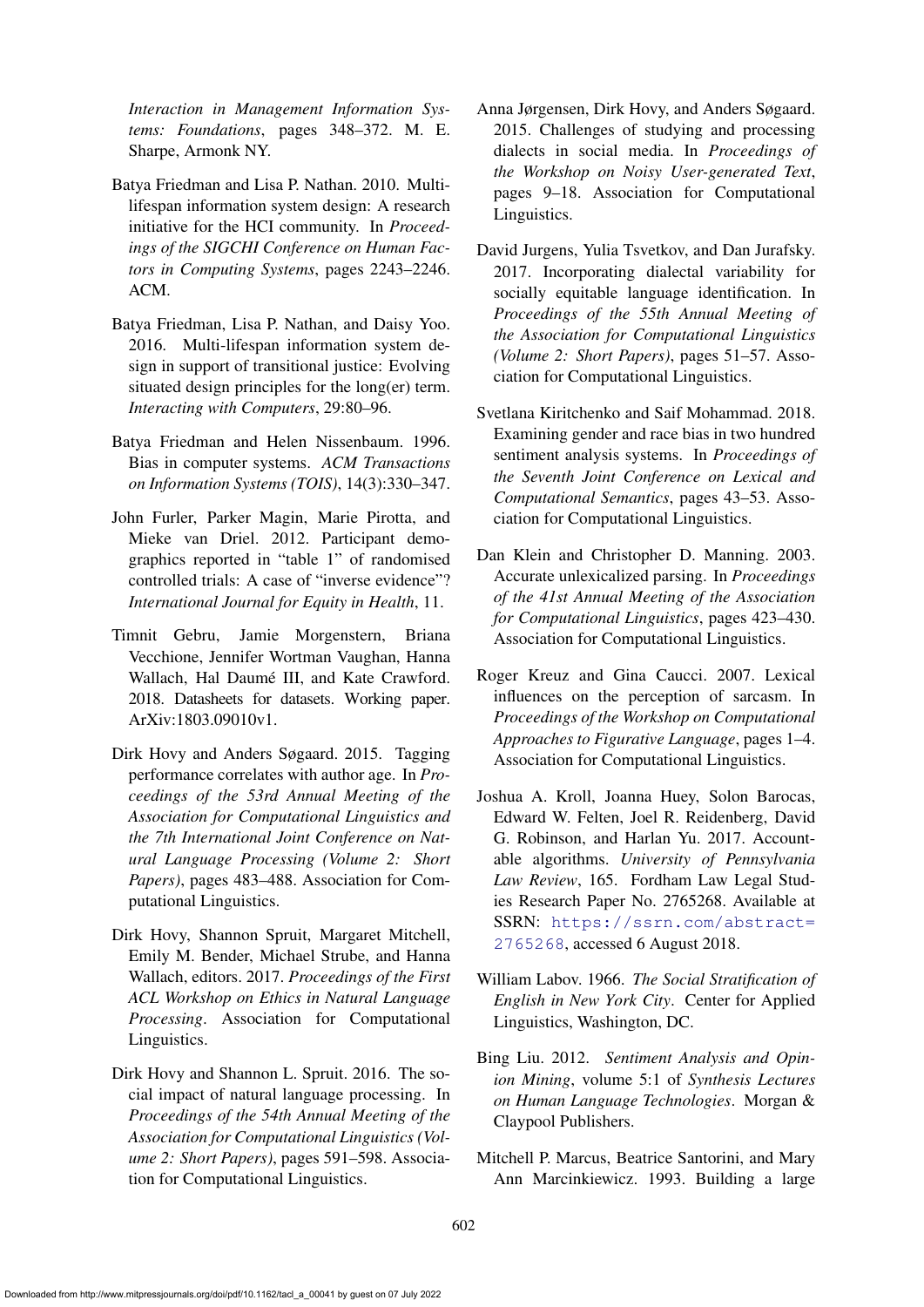annotated corpus of English: The Penn Treebank. *Computational Linguistics*, 19:313–330.

- <span id="page-16-1"></span>Lawrence Mbuagbaw, Theresa Aves, Beverley Shea, Janet Jull, Vivian Welch, Monica Taljaard, Manosila Yoganathan, Regina Greer-Smith, George Wells, and Peter Tugwell. 2017. Considerations and guidance in designing equity-relevant clinical trials. *International Journal for Equity in Health*, 16(1):93.
- <span id="page-16-0"></span>Davida Moher, Sally Hopewell, Kenneth F. Schulz, Victor Montori, Peter C. Gøtzsche, P. J. Devereaux, Diana Elbourne, Matthias Egger, and Douglas G. Altman. 2010. CONSORT 2010 explanation and elaboration: Updated guidelines for reporting parallel group randomised trials. *The BMJ*, 340.
- <span id="page-16-8"></span>Robert Munro. 2015. Languages at ACL this year. Blog post, [http://www.junglelightspeed.](http://www.junglelightspeed.com/languages-at-acl-this-year/) [com/languages-at-acl-this-year/](http://www.junglelightspeed.com/languages-at-acl-this-year/), accessed 22 September 2017.
- <span id="page-16-5"></span>Robert Munro and Christopher D. Manning. 2010. Subword variation in text message classification. In *Human Language Technologies: The 2010 Annual Conference of the North American Chapter of the Association for Computational Linguistics*, pages 510–518. Association for Computational Linguistics.
- <span id="page-16-13"></span>Lisa P. Nathan, Predrag V. Klasnja, and Batya Friedman. 2007. Value scenarios: A technique for envisioning systemic effects of new technologies. In *CHI'07 Extended Abstracts on Human Factors in Computing Systems*, pages 2585–2590. ACM.
- <span id="page-16-11"></span>Lisa P. Nathan, Milli Lake, Nell Carden Grey, Trond Nilsen, Robert F. Utter, Elizabeth J. Utter, Mark Ring, Zoe Kahn, and Batya Friedman. 2011. Multi-lifespan information system design: Investigating a new design approach in Rwanda. In *Proceedings of the 2011 iConference*, pages 591–597. ACM.
- <span id="page-16-12"></span>Trond T. Nilsen, Nell Carden Grey, and Batya Friedman. 2012. Public curation of a historic collection: A means for speaking safely in public. In *Proceedings of the ACM 2012 conference on Computer Supported Cooperative Work Companion*, pages 277–278. ACM.
- <span id="page-16-4"></span>Bo Pang, Lillian Lee, and Shivakumar Vaithyanathan. 2002. Thumbs up? Sentiment classification using machine learning techniques. In *Proceedings of the 2002 Conference on Empirical Methods in Natural Language Processing*, pages 79–86. Association for Computational Linguistics.
- <span id="page-16-3"></span>Tomáš Ptáček, Ivan Habernal, and Jun Hong. 2014. Sarcasm detection on Czech and English Twitter. In *Proceedings of COLING 2014, the 25th International Conference on Computational Linguistics: Technical Papers*, pages 213–223. Dublin City University and Association for Computational Linguistics.
- <span id="page-16-2"></span>Ellen Riloff, Ashequl Qadir, Prafulla Surve, Lalindra De Silva, Nathan Gilbert, and Ruihong Huang. 2013. Sarcasm as contrast between a positive sentiment and negative situation. In *Proceedings of the 2013 Conference on Empirical Methods in Natural Language Processing*, pages 704–714. Association for Computational Linguistics.
- <span id="page-16-14"></span>Ben Shneiderman. 2016. Opinion: The dangers of faulty, biased, or malicious algorithms requires independent oversight. *Proceedings of the National Academy of Sciences*, 113(48): 13538–13540.
- <span id="page-16-6"></span>Robyn Speer. 2017. Conceptnet numberbatch 17.04: better, less-stereotyped word vectors. Blog post, [https://blog.conceptnet.io/2017/](https://blog.conceptnet.io/2017/04/24/conceptnet-numberbatch-17-04-better-less-stereotyped-word-vectors/) [04/24/conceptnet-numberbatch-17-](https://blog.conceptnet.io/2017/04/24/conceptnet-numberbatch-17-04-better-less-stereotyped-word-vectors/) [04-better-less-stereotyped-word](https://blog.conceptnet.io/2017/04/24/conceptnet-numberbatch-17-04-better-less-stereotyped-word-vectors/)[vectors/](https://blog.conceptnet.io/2017/04/24/conceptnet-numberbatch-17-04-better-less-stereotyped-word-vectors/), accessed 6 July 2017.
- <span id="page-16-7"></span>Rachael Tatman. 2017. Gender and dialect bias in YouTube's automatic captions. In *Proceedings of the First ACL Workshop on Ethics in Natural Language Processing*, pages 53–59. Association for Computational Linguistics.
- <span id="page-16-10"></span>Zeerak Waseem. 2016. Are you a racist or am I seeing things? Annotator influence on hate speech detection on Twitter. In *Proceedings of the First Workshop on NLP and Computational Social Science*, pages 138–142. Association for Computational Linguistics.
- <span id="page-16-9"></span>Zeerak Waseem and Dirk Hovy. 2016. Hateful symbols or hateful people? Predictive features for hate speech detection on Twitter. In *Proceedings of the NAACL Student Research*